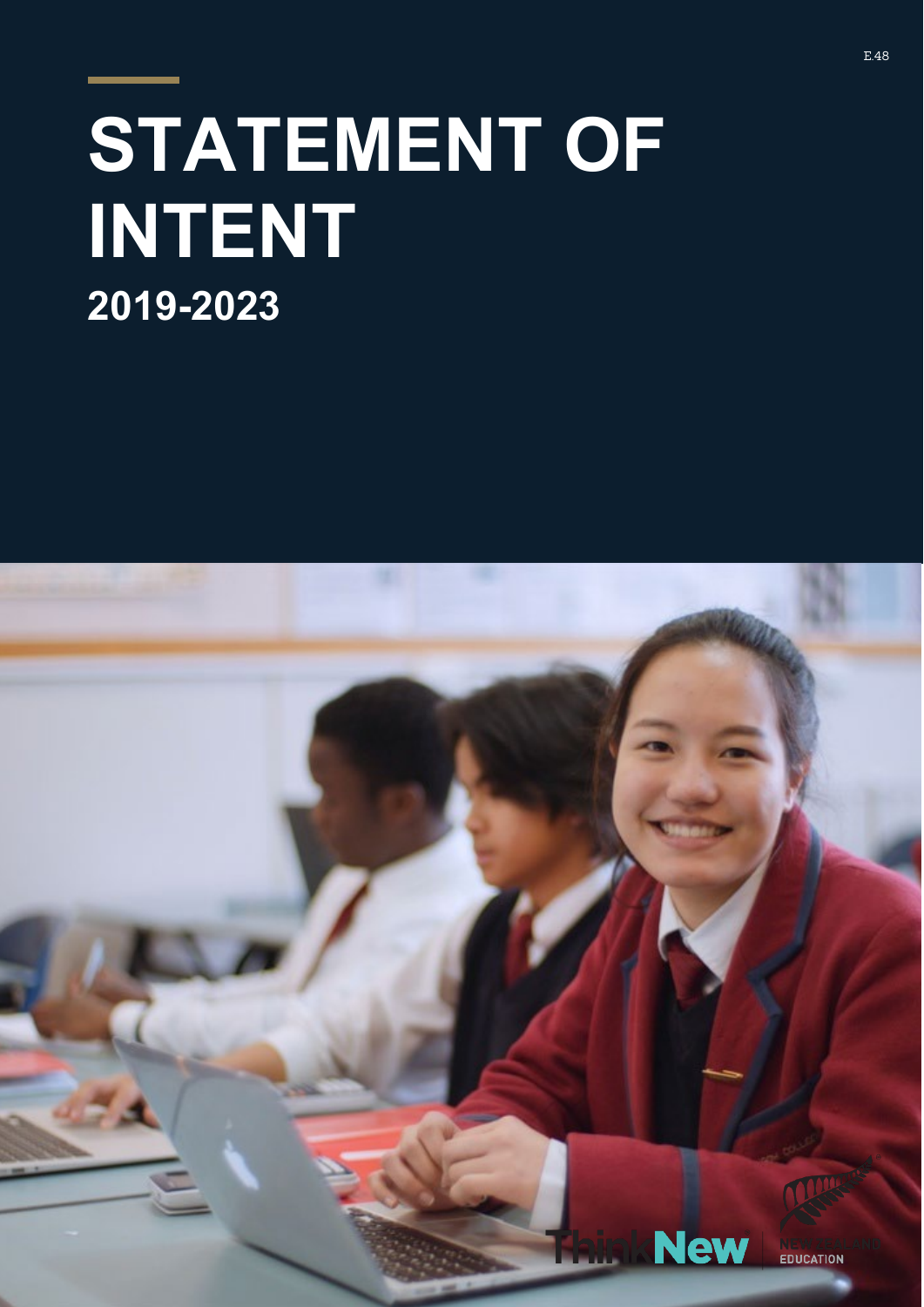<u> Liston de la contra</u>

# **Contents**

| $\label{eq:1} \textbf{For} \textbf{word} \textit{} \textit{} \textit{} \textit{} \textit{} \textit{} \textit{} \textit{} \textit{} \textit{} \textit{} \textit{} \textit{} \textit{} \textit{} \textit{} \textit{} \textit{} \textit{} \textit{} \textit{} \textit{} \textit{} \textit{} \textit{} \textit{} \textit{} \textit{} \textit{} \textit{} \textit{} \textit{} \textit{} \textit$ |  |
|---------------------------------------------------------------------------------------------------------------------------------------------------------------------------------------------------------------------------------------------------------------------------------------------------------------------------------------------------------------------------------------------|--|
|                                                                                                                                                                                                                                                                                                                                                                                             |  |
|                                                                                                                                                                                                                                                                                                                                                                                             |  |
|                                                                                                                                                                                                                                                                                                                                                                                             |  |
| $\label{eq:1} \textbf{Our outcomes framework} \textit{\underline{\hspace{1cm}}} \textbf{10}$                                                                                                                                                                                                                                                                                                |  |
|                                                                                                                                                                                                                                                                                                                                                                                             |  |
|                                                                                                                                                                                                                                                                                                                                                                                             |  |
|                                                                                                                                                                                                                                                                                                                                                                                             |  |
|                                                                                                                                                                                                                                                                                                                                                                                             |  |
|                                                                                                                                                                                                                                                                                                                                                                                             |  |
|                                                                                                                                                                                                                                                                                                                                                                                             |  |
|                                                                                                                                                                                                                                                                                                                                                                                             |  |
|                                                                                                                                                                                                                                                                                                                                                                                             |  |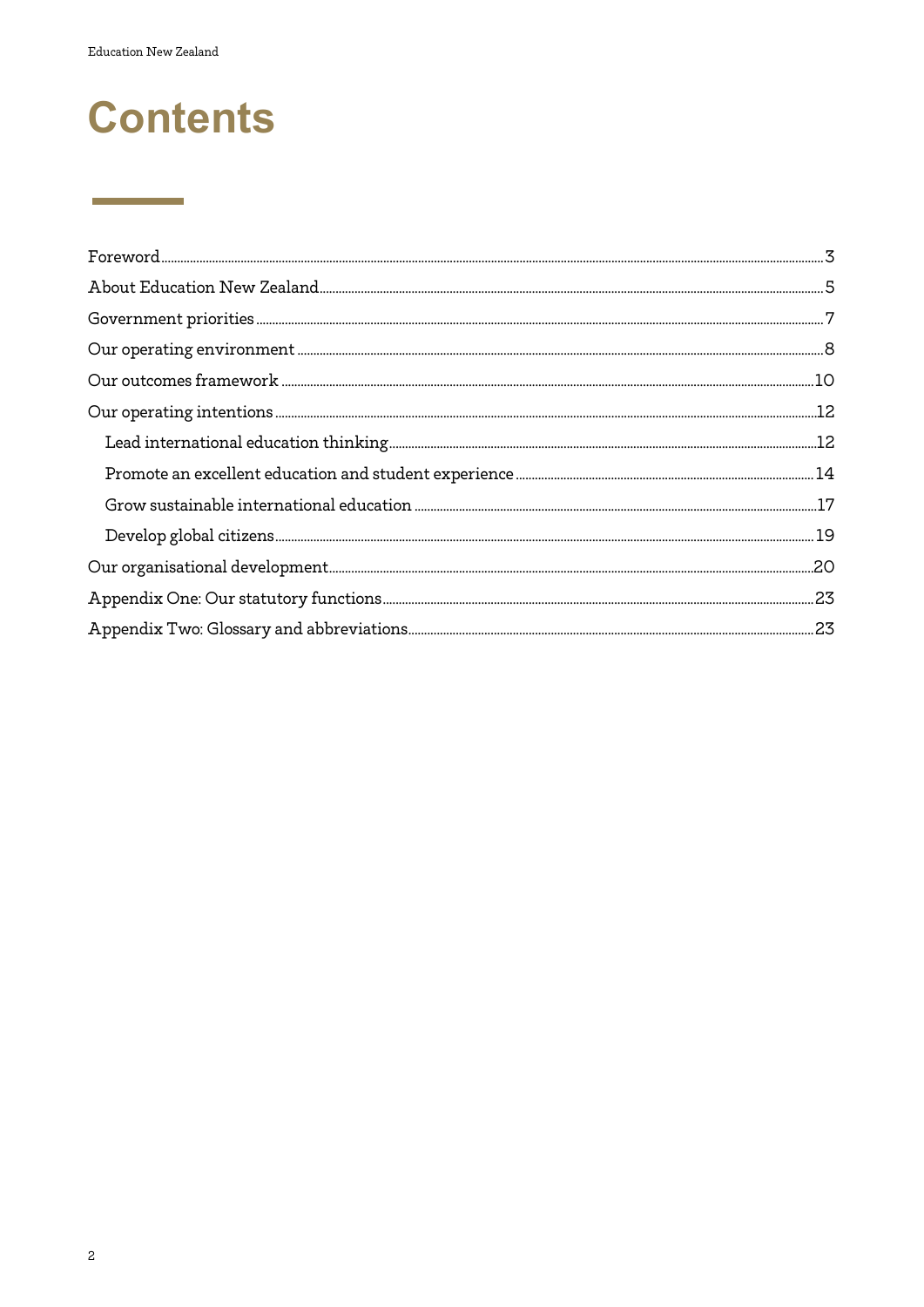# <span id="page-2-0"></span>**Foreword**

# **A sector in transition**

Education New Zealand (ENZ) is an organisation in change. International education is evolving; so is the world we work in. There is a growing realisation that the international education sector has untapped potential to offer much more for New Zealand and for international students.

This is the first Statement of Intent that ENZ has prepared since the adoption of the International Education Strategy 2018-2030. It is the first to reflect the thinking of a new Board Chair and a largely new Board.

The International Education Strategy sets out a new course for international education. It is a future in which international education is at the forefront of a changing education environment. It will be tightly aligned not only with domestic education, but also a key

link to New Zealand's economic development and our place in the world.

Since its formation in 2011, ENZ has made significant progress in taking New Zealand's education proposition to the world. It has created – and is currently refreshing – a highly impactful and visible international brand. It has worked with providers and others throughout New Zealand to help build the capability of organisations that offer international services. It has overseen several years of strong growth in the numbers of international students choosing New Zealand as a study destination.

But more of the same will not assure future success. International education is about much more than the sale of education services to international students who choose to come to



ENZ's Board members (left to right): Dr Linda Sissons, Lyn Provost (sitting), Karen Rolleston, Rachael Tuwhangai, Chair Steve Maharey (sitting) and Victoria Spackman.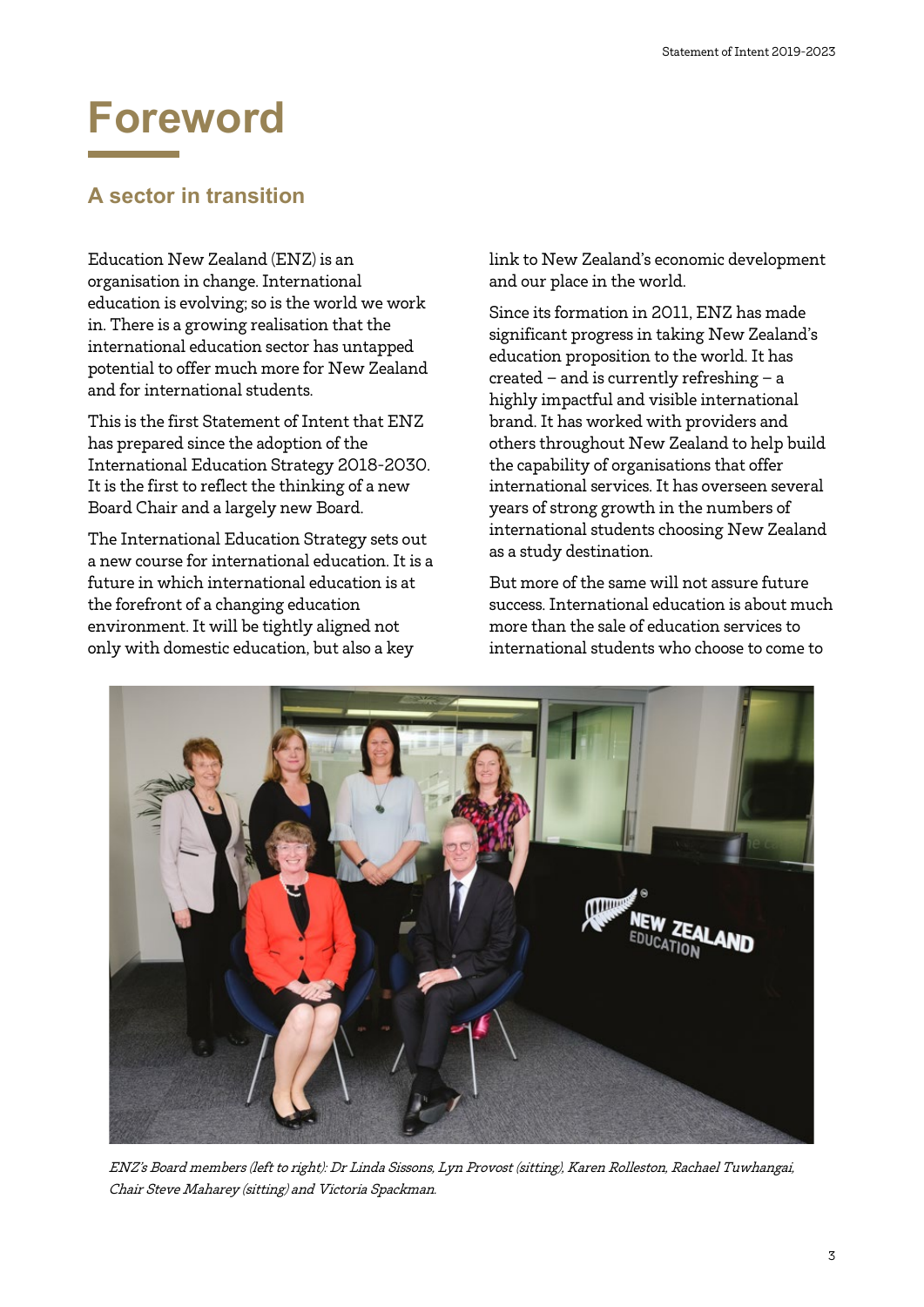New Zealand. Every year, there are more choices available to learners. It's possible to get an international education without leaving your home.

Increasingly students, whatever their age, expect the pick-and-mix flexibility of microcredentials that can be adapted to different needs and different stages of life. Getting on a plane to fly around the world for a multi-year course of study is no longer the default option for many.

New Zealand won't succeed if it makes its pitch at a market that is disappearing.

In 2019-2020, ENZ is working on options to embrace a broader, more sustainable future for international education, in line with the transformation envisaged by the International Education Strategy.

True global citizenship can contribute a rich component to New Zealand's domestic education, emphasising diversity, inclusion and international awareness.

International education enhances New Zealand's standing in the world, emphasising diversity, inclusion and global connectedness.

Successful international education can help ensure the success of domestic education

Steve Maharey Board Chair 13 June 2019

initiatives such as the reform of vocational education, and other parts of the sector. Wherever they are, successful education providers will increasingly have an international component.

At its core, international education for New Zealand is all about changing for the better. It changes students and their families, whether the student is coming to New Zealand or a New Zealander is getting part of their education overseas.

International education changes the lives of those overseas who cannot get to New Zealand, with access to New Zealand programmes, products and services delivered to them. It provides a pool of talent which can be utilised in New Zealand around scarce skills or by New Zealand companies looking to expand into foreign markets. It provides lifelong connections which enrich lives and supports New Zealand's diplomatic engagement.

In a fraught, complex world, New Zealand has much to offer.

ENZ is working to deliver that potential.

Lyn Provost Board member 13 June 2019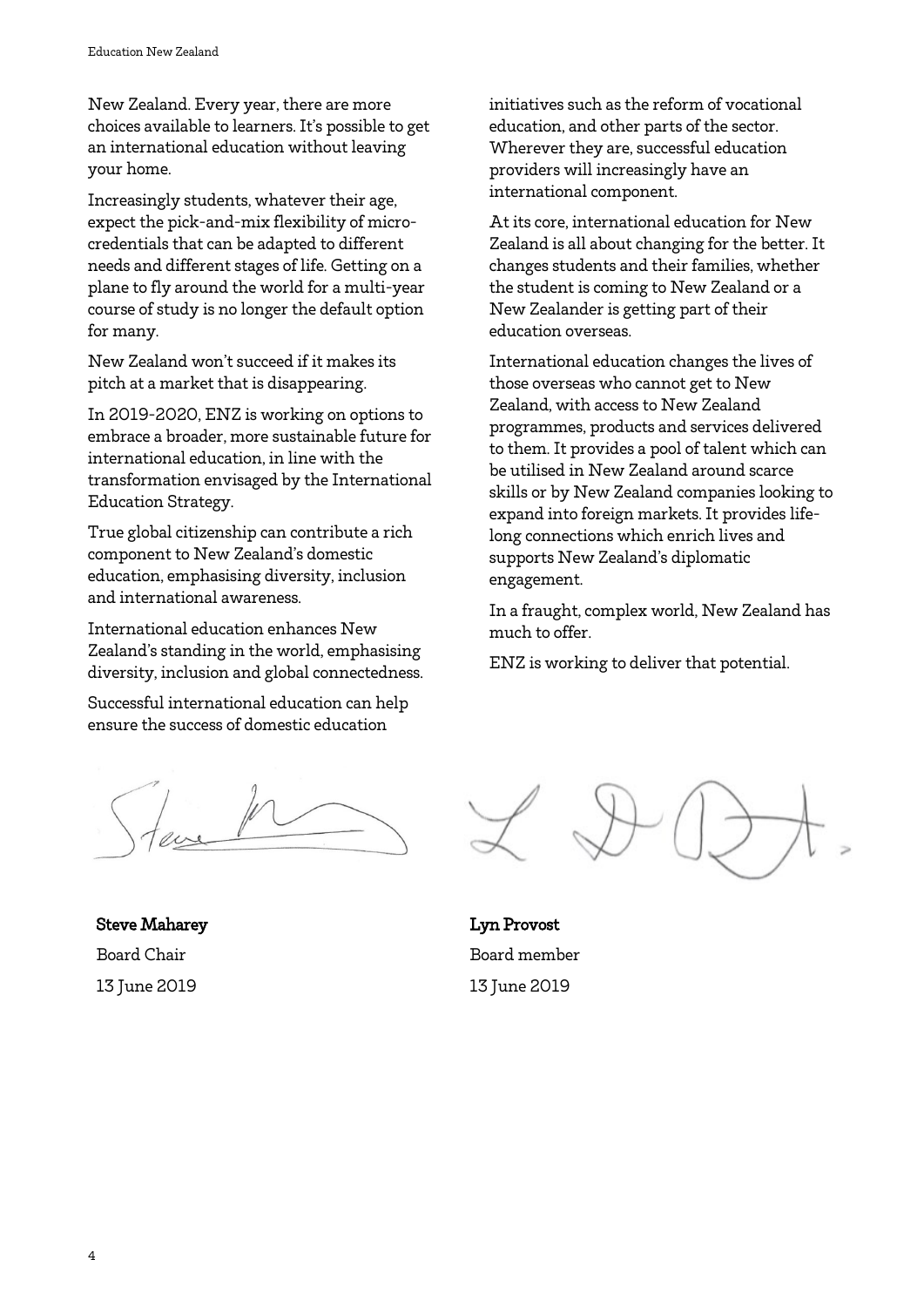# <span id="page-4-0"></span>**About Education New Zealand**

**Our purpose is to take New Zealand's education experiences to the world for enduring economic, social and cultural benefits.**

### **Who we are**

ENZ is charged by the Government to work on many fronts to secure a vibrant, healthy international education sector in New Zealand – bringing benefits to New Zealanders, educational institutions and international students.

ENZ is a Crown Agency and the only New Zealand government agency solely focused on international education. Our role is to provide a range of marketing, promotion and representation functions to give effect to the Government's goals for international education. The Ministry of Education and the Ministry of Business, Innovation and Employment are our monitoring agencies.

In New Zealand, we have staff in Auckland, Wellington and Christchurch. Overseas we have staff in Brazil, Chile, China, Germany,

India, Indonesia, Japan, Malaysia, Republic of Korea, Saudi Arabia, Singapore, Taiwan, Thailand, the United States of America and Viet Nam. ENZ's overseas staff are co-located with the Ministry of Foreign Affairs and Trade or with New Zealand Trade and Enterprise.

Our statutory functions are shown in Appendix One.

# **Who we work with**

The international education sector is our customer. We work with New Zealand's diverse international education providers, including tertiary education organisations (TEOs), English language schools and schools. We also work with education agents, and organisations that export education services, such as publishers, consultancy services and education technology businesses.

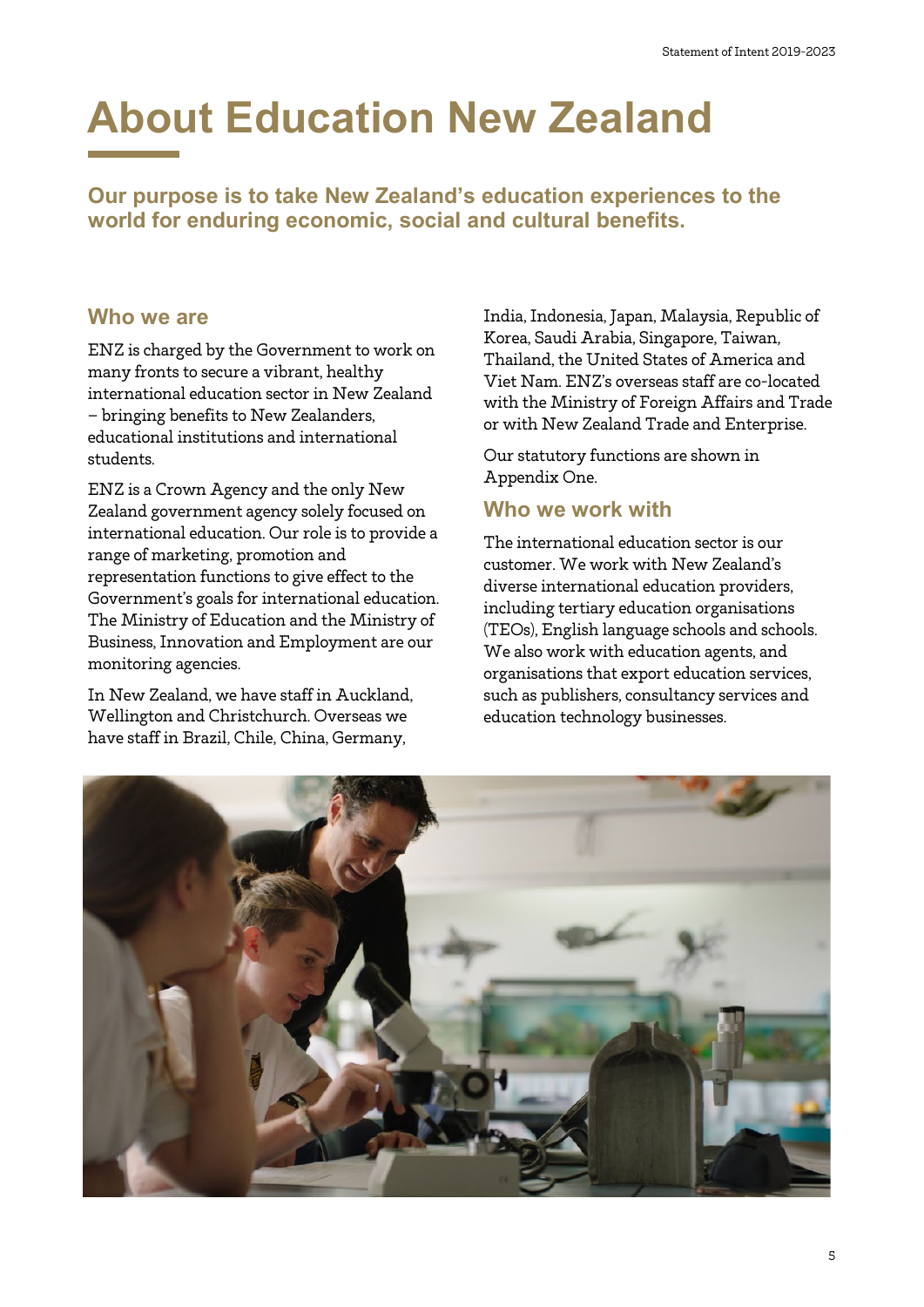We engage with international students<sup>[1](#page-5-0)</sup> at all stages of their student journey – from when they are just beginning to dream about a New Zealand study experience through to being alumni with successful careers all around the world.

Through the Prime Minister's Scholarships, we work with New Zealand students by supporting overseas study opportunities that help develop their international skills.

# **The next four years**

Through the International Education Strategy [2](#page-5-1)018-2030<sup>2</sup>, the Government has laid out ambitious aspirations for international education in New Zealand's future. ENZ has a lead role in ensuring that the international education sector thrives both now and in the future. We will be thought leaders and strategic partners for other agencies and international education providers. We will do this by:

- leading international education thinking
- promoting an excellent student education and experience
- growing sustainable international education

• developing global citizens.

### **Our Board**

ENZ's Board is made up of members appointed by the Minister of Education. The Board is responsible for ENZ's governance, including setting its strategic direction and monitoring performance. The Board meets regularly to carry out governance functions and address major challenges that may impact international education.

On the Board's behalf, the Audit and Risk Committee monitors the financial and risk management of ENZ.

Special advisers to the Board help guide and shape the Board's work and ensure connections with the strategic direction of other New Zealand government agencies. The special advisers represent:

- the Ministry of Education
- the Ministry of Business, Innovation and Employment
- the Ministry of Foreign Affairs and Trade
- the New Zealand Qualifications Authority.



<span id="page-5-0"></span> $^{\rm 1}$  International students are non-residents of New Zealand and have expressly entered New Zealand with the intention of study or have enrolled with a New Zealand provider overseas. ENZ counts international PhD students, exchange students, NZ Aid students, foreign research postgraduate students and full fee-paying international students as international students.

6

<span id="page-5-1"></span> $^{\rm 2}$  This Statement of Intent includes calendar year and financial year information. A calendar year is shown as a single year, such as 2019, while dates such as 2019/20 refer to a financial year.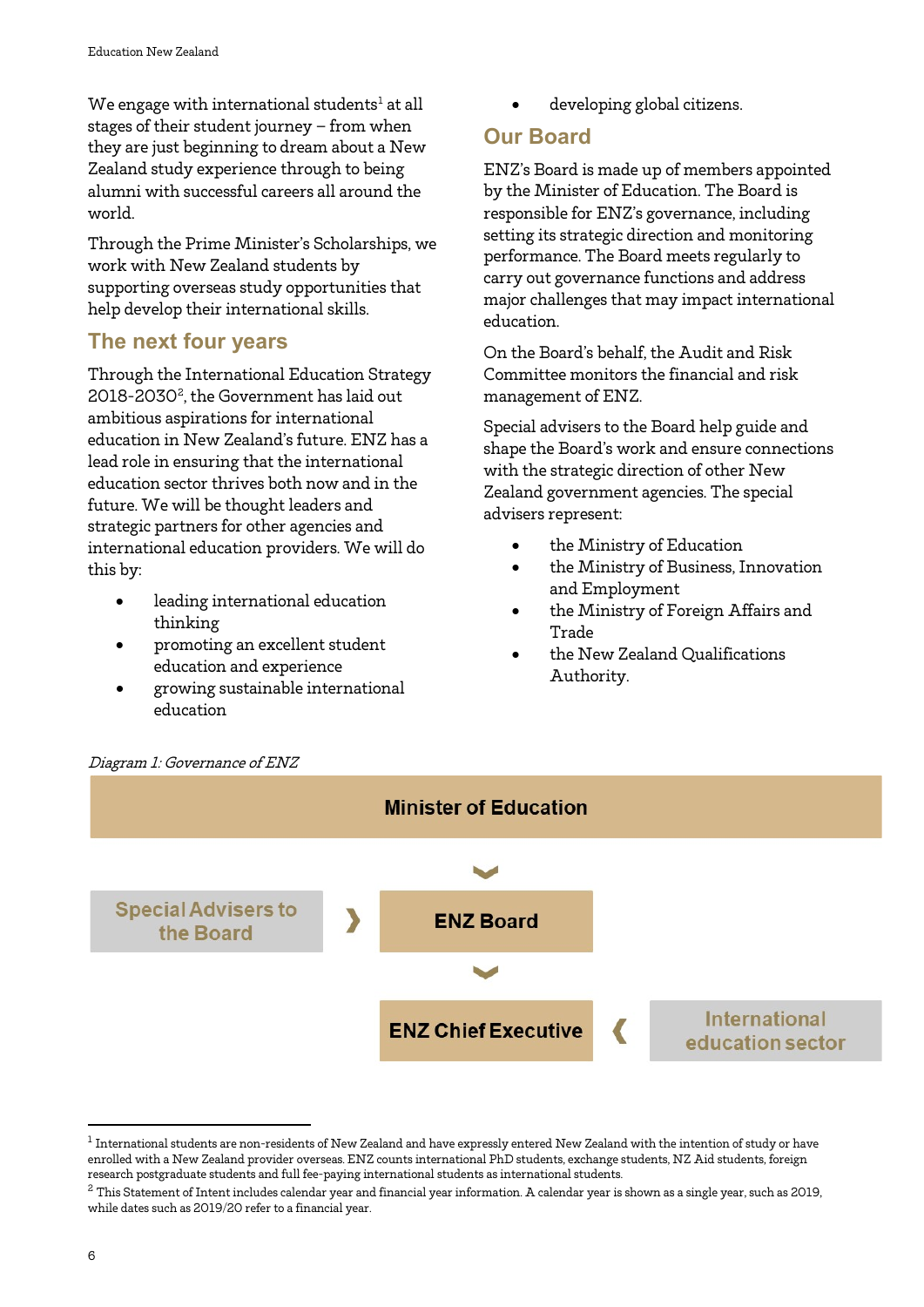# <span id="page-6-0"></span>**Government priorities**

# **The Government's main priorities**

We support the Government's goals for building a productive, sustainable and inclusive economy and improving the wellbeing of New Zealanders and their families. International education plays a key role in building the human and social capital that will lead to improved wellbeing and higher living standards for New Zealanders.

In promoting inclusion, diversity and New Zealand approaches to global issues, international education can play a growing role in helping define New Zealand's place in the world.

International education is one of New Zealand's most valuable exports. Our focus on the sustainable growth of the sector supports the Government's goal of sustainable economic development.

We support the responsible management of the Government's finances by ensuring we deliver our work programme efficiently and effectively, and by delivering value for money.

## **New Zealand's education system**

At the heart of international education is a strong, equitable, high-quality education system with a vibrant international focus, and globally connected students, workers and education providers.

Many parts of the New Zealand education sector are undergoing change and reform. ENZ will continue to engage with the other education agencies on the Education Work Programme, contributing our specialist insight and expertise in international education. A rich and growing international focus has much to offer the education system.

### **Tertiary Education Strategy**

The Tertiary Education Strategy 2014-2019 outlines the strategic priorities that support the shared outcomes for the New Zealand education system. We work with New Zealand's other education agencies and with TEO's to realise the strategic priority of 'Growing international linkages' and support the priority of 'Strengthening research-based institutions'. We do this by providing support to TEO's to build their international capability and by assisting them to promote student mobility.

We will contribute to the review of the Tertiary Education Strategy to ensure that tertiary education continues to benefit from the stronger global connections, research links and partnerships that international education brings.

### **New Zealand's international education sector**

#### **International Education Strategy**

The International Education Strategy 2018- 2030 aims to create 'A thriving and globally connected New Zealand through world-class international education'. It is underpinned by the determination that New Zealand has much to offer the world – and that international education has much to offer New Zealand.

The strategy is guided by three goals:

- Delivering an excellent education and student experience
- Achieving sustainable growth
- Developing global citizens.

The strategy builds on New Zealand's quality education system. It focuses on delivering good education outcomes for international students and global opportunities for domestic students and New Zealand's education providers.

Our strategic themes are aligned with the International Education Strategy's goals and show the contribution we intend to make towards achieving each of those goals.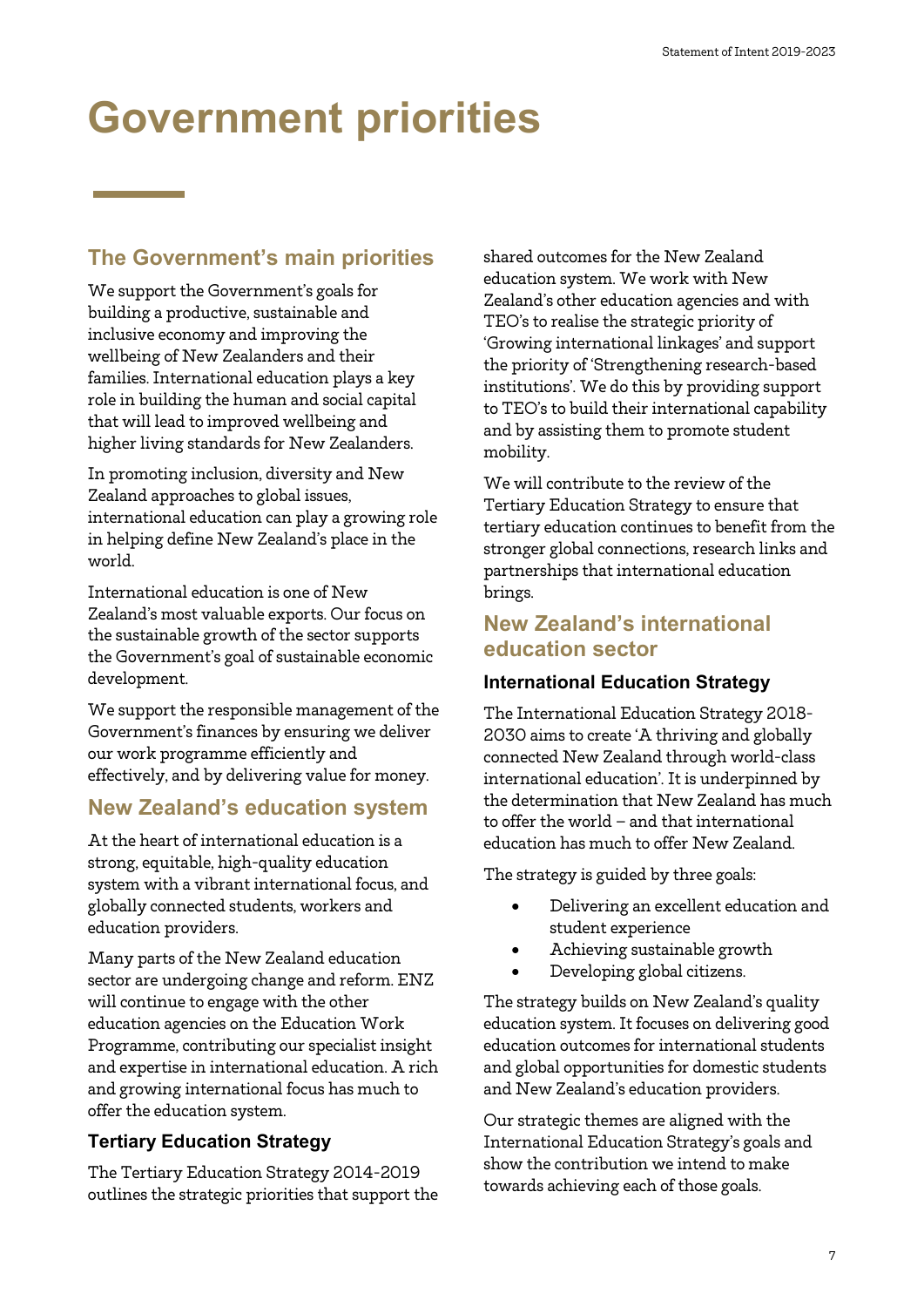# <span id="page-7-0"></span>**Our operating environment**

# **International education in New Zealand**

In 2018, international education contributed \$5.1 billion to the New Zealand economy, while delivering social, cultural and educational benefits to New Zealand. International education is currently New Zealand's fifth largest export industry, behind logs, wood and wood articles (\$5.4 billion).<sup>[3](#page-7-1)</sup>

#### **Student mobility**

#### *International students enrolled with New Zealand providers*

In 2017, 125,392<sup>[4](#page-7-2)</sup> international students were enrolled with New Zealand providers, a 5% decrease compared to 2016. This was driven by a 26% decrease at unfunded<sup>[5](#page-7-3)</sup> private training establishments and 17% decrease at funded private training establishments. [6](#page-7-4)

China is New Zealand's largest source of international students. However, demand growth in the China market is forecast to slow, and eventually decline, due to an aging population, increased competition and increased domestic education capacity.

Auckland continues to attract over 60% of international students in New Zealand, reflecting its concentration of education providers and the presence of existing ethnic networks.

#### *New Zealanders studying overseas*

In 2017, 6.4% of New Zealand university students undertook a period of study overseas<sup>[7](#page-7-5)</sup>. The International Education Strategy envisages a future when more New Zealand students have an international component to their education.

We administer the Prime Minister's Scholarships for Asia and the Prime Minister's Scholarships for Latin America, which enable New Zealanders to undertake a period of study in those regions.



<span id="page-7-1"></span> <sup>3</sup>Statistics New Zealand: Goods and Services Trade by Country: Year ended March 2019.

<span id="page-7-2"></span> $4$  Export Education Levy and Tertiary Single Data Return, Ministry of Education.

<span id="page-7-3"></span><sup>5</sup> 'Funded' or 'unfunded' refers to whether the private training establishment receives government funding.

<span id="page-7-4"></span> $^6$  Detailed intelligence and insight on international education in New Zealand can be found on ENZ's intelligence portal, <https://intellilab.enz.govt.nz/>

<span id="page-7-5"></span><sup>7</sup> *New Zealand International Education Benchmark*, 2018.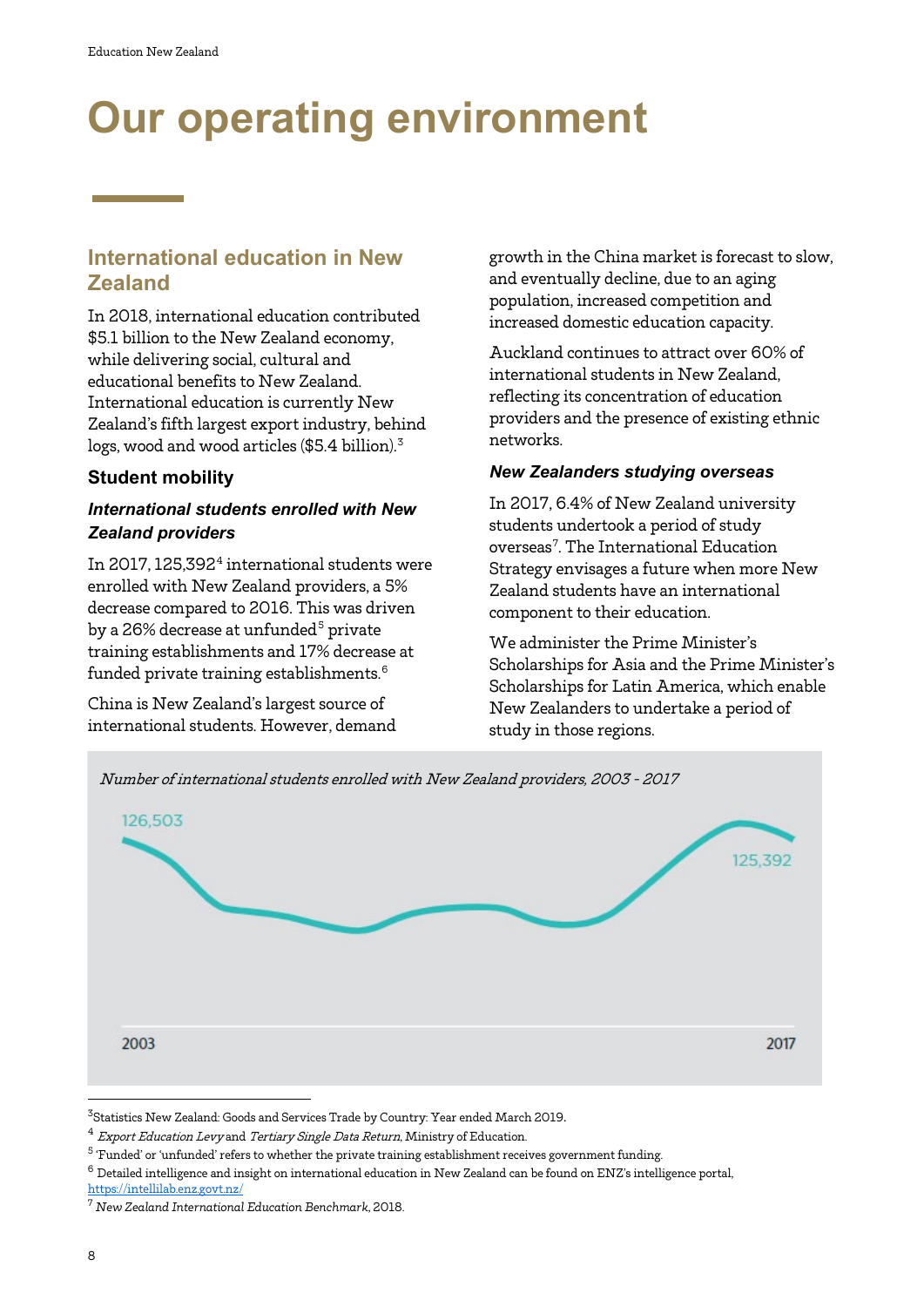## **The wider New Zealand environment**

New Zealand's policy environment for international education is complex. It affects not only student mobility flows, but also the attractiveness of the sector to new education providers and businesses.

Education and immigration policy settings, and the recognition of New Zealand qualifications internationally, affect New Zealand's attractiveness to potential international students. At the same time, policy settings need to deliver the best overall outcomes for New Zealand. We will use our experience and market insight to inform policy settings and practices that affect international education.

We will work closely with other government agencies to influence policies that affect students' and education providers' decision making, and to reduce barriers to the sustainable development of international education.

#### **Telling the international education story in New Zealand**

Many New Zealanders are unaware of the benefits of international education for New Zealand students and communities. International education supports cultural exchange, helps to grow lifelong friendships and strengthens international connections between countries. We will continue to build New Zealanders' awareness of the benefits of international education across New Zealand.

# **The international environment**

In the world of education, global forces such as the changing world of work, blurred industry boundaries, evolving digital behaviour, increasing international competition and the rise of continuous learning have the potential to have a profound impact.

#### **Changing nature of work**

The world of work is changing rapidly. The pace of change means that the skills and attributes needed in the workplace are changing. As a result, 'typical' students are not only people aged 15-25 years old. Changes in the world of work mean that learners of all ages need access to ongoing education throughout their careers.

### **Supply of international education**

The capacity to deliver education to international students is growing rapidly in both English speaking and non-English speaking countries. Many of these countries are seeking to grow and diversify their international student base. Increased competition significantly increases the number of quality options available to global learners.

New Zealand will need to ensure that it offers an excellent education and student experience, and that it provides a distinctive point-ofdifference to the other education choices available globally.

#### **Changing the way education services are delivered**

Education is a rapidly changing field with increasingly flexible programmes and modes of delivery. This creates opportunities and risks for New Zealand's international education sector as learners demand greater flexibility and education choice.

International education in New Zealand primarily involves fee-paying international students attending 'bricks and mortar' institutions in New Zealand and we expect this to continue over the next four years. However, in the longer term, sustainable growth will depend on how well education providers adapt to changes in demand and how well they can deliver education services to international students through various forms of transnational education.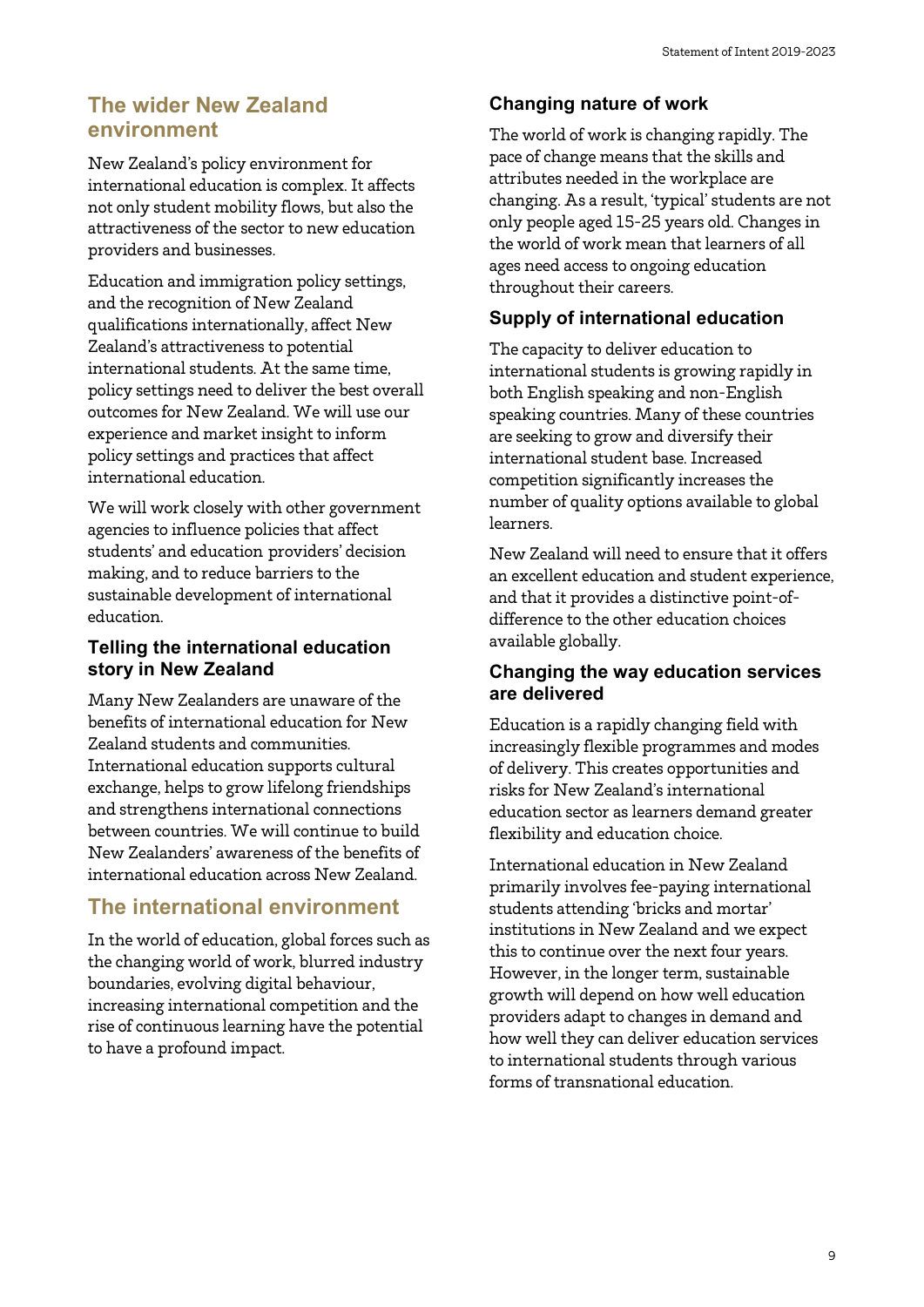# <span id="page-9-0"></span>**Our outcomes framework**

Our outcome 'New Zealand international education activities provide enhanced social, cultural and economic benefits' contributes to the Government's goals of building a productive, sustainable and inclusive economy and improving the wellbeing of New Zealanders and their families. Together with other government agencies and the international education sector, we are working to ensure a thriving and globally connected New Zealand through world-class international education.

The diagram on the next page sets out our medium-term strategy. It provides an overview of what we will do towards achieving our outcome and how we will measure the impact of what we do.

To ensure New Zealand benefits from international education now and in the future, we will lead international education thinking by:

- taking a future focus to identify the opportunities and competencies required for international education to thrive in the long-term
- taking a strategic focus to influence and drive policy alignment across regulatory agencies
- providing intelligence and insight that enables education providers, government agencies, stakeholders and ENZ to make better informed decisions.

ENZ will promote an excellent education and student experience by positioning New Zealand's education brand for quality and value. It will grow awareness of New Zealand and attract high-quality students. We will capture the hearts and minds of international students and their families by delivering consistent story-telling around New Zealand's distinctive education experience and focus on student wellbeing.

Encouraging innovation and diversification will ensure the long-term, sustainable growth of international education. We will continue our work to diversify New Zealand's student attraction markets. We will also continue to focus on diversifying where international students study in New Zealand to enable a more even distribution of the benefits of international education.

Encouraging New Zealanders to spend time studying overseas will contribute to the development of global citizens. We will support activities that enable New Zealanders to share their ideas, culture and knowledge with the world, building international connections and capabilities.

We will also work to continuously improve our expertise and ability to work with students, education providers, government agencies and stakeholders to increase the benefits of international education to New Zealand, and ensure we have the right platforms and tools to do so.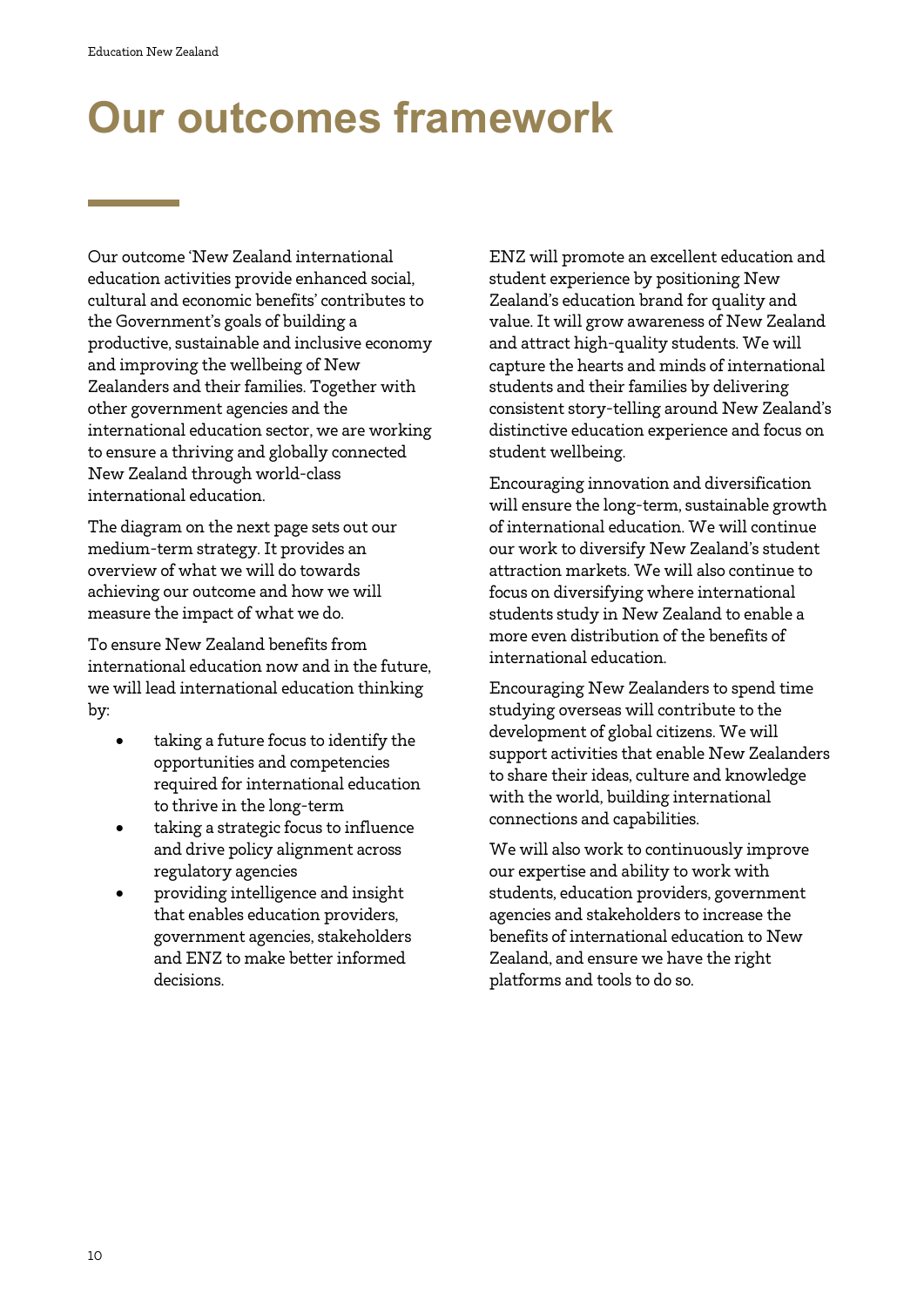| <b>OUTCOME</b>                        | International education is a                                                                                                     |                                                                                                                                                                                                                                                                                      | Build a productive, sustainable and inclusive economy                                                                                               |
|---------------------------------------|----------------------------------------------------------------------------------------------------------------------------------|--------------------------------------------------------------------------------------------------------------------------------------------------------------------------------------------------------------------------------------------------------------------------------------|-----------------------------------------------------------------------------------------------------------------------------------------------------|
|                                       | major contributor to:                                                                                                            |                                                                                                                                                                                                                                                                                      | Improve the wellbeing of New Zealanders and their families                                                                                          |
|                                       | New Zealand international                                                                                                        | education activities provide enhanced social, cultural and economic benefits                                                                                                                                                                                                         |                                                                                                                                                     |
| <b>IMPACTS</b>                        | International students perceptions of<br>International students have a positive<br>education quality are increased<br>experience | Percentage of the sector's economic value<br>Percentage of international students in the<br>Economic value per international student<br>from the top two markets is decreased<br>Economic value from international<br>education is increased<br>regions is increased<br>is increased | New Zealanders value the social and<br>cultural benefits that international<br>education brings                                                     |
| <b>OUTPUTS</b>                        | education brand for quality and value<br>Position New Zealand's distinctive                                                      | Encourage innovation and diversification<br>for long-term, sustainable growth                                                                                                                                                                                                        | New Zealanders understand and embrace<br>Stronger global connections, research<br>the benefits of international education<br>links and partnerships |
| <b>STRATEGIC</b><br><b>PRIORITIES</b> | Promote an excellent education and<br>student experience                                                                         | Grow sustainable international education<br>Lead international education thinking                                                                                                                                                                                                    | Develop global citizens                                                                                                                             |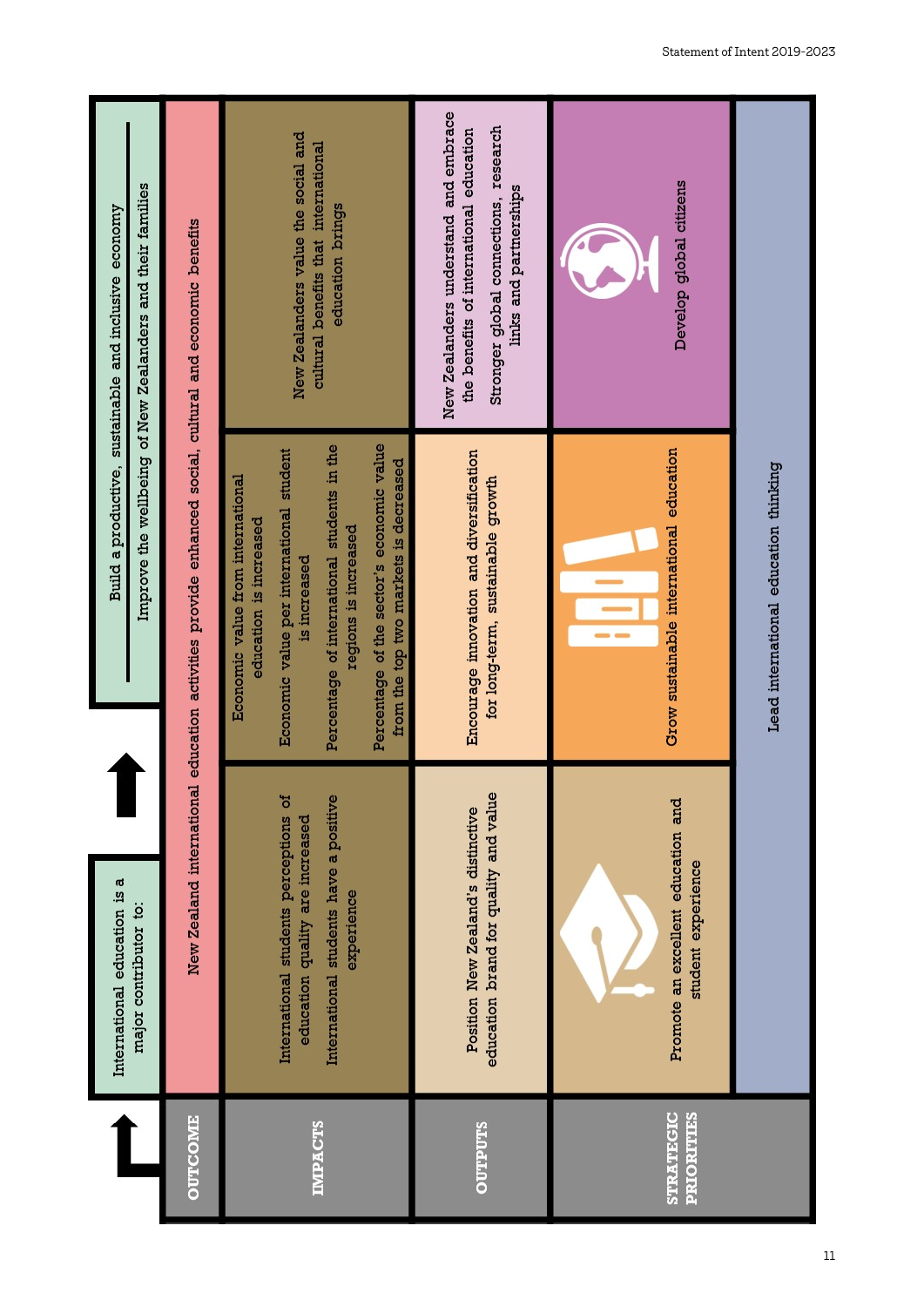# <span id="page-11-0"></span>**Our operating intentions**

# **Our outcome: New Zealand international education activities provide enhanced social, cultural and economic benefits**

To achieve our outcome, we have identified four strategic priorities to shape our work as the 'go to' agency for international education.

## <span id="page-11-1"></span>**Lead international education thinking**

In 2019/20 ENZ will develop a success indicator to measure the impact of our work to lead international education thinking.

#### **Inform and influence government agencies in support of international education**

The success of the international education sector will require many organisations to work well together to deliver the goals of the International Education Strategy. This includes government agencies, providers and communities and local government.

ENZ will take a strategic focus to influence policy alignment across regulatory agencies to create an environment in which international students receive a consistently high-quality education and enjoy a positive student experience in New Zealand. We will work to ensure that the social, cultural and economic benefits of international education are embraced and shared across New Zealand.

We will share our intelligence and insights with government agencies as they develop and review policies and programmes that could affect the international education sector. This will include intelligence from our offshore staff to provide an international in-market perspective.

Implementing the proposed changes to New Zealand's education system<sup>[8](#page-11-2)</sup> will create opportunities to promote New Zealand's highquality education system to potential international students and their families. ENZ will work with other government agencies and with education providers to support the implementation of any changes.

We will operate as NZ Inc overseas, working interactively with other New Zealand agencies, such as the Ministry of Foreign Affairs and Trade, and will support their activities to promote New Zealand.

We will work with the Ministry of Education and the Ministry of Foreign Affairs and Trade in the area of international diplomacy, and leadership of NZ Inc efforts overseas to advance educational opportunities, the promotion of education internationally and the use of diplomatic activities such as Free Trade Agreement negotiations.

In 2019/20, we will scope and explore a 'fit for purpose' offshore network and approach, moving us from a solely geographical model. This will support the building of deeper reciprocal government, academic and institutional partnerships to strengthen the perception of New Zealand's high-quality education system.

#### **Lead information and intelligence provision**

Via IntelliLab, our online intelligence portal, we will continue to provide information and intelligence to meet the needs of government agencies and New Zealand international

<span id="page-11-2"></span> $^8$  These include the proposed changes to vocational education system, the NCEA qualification and Tomorrow's schools which have been publicly consulted on, but the final decisions by government have yet to be announced.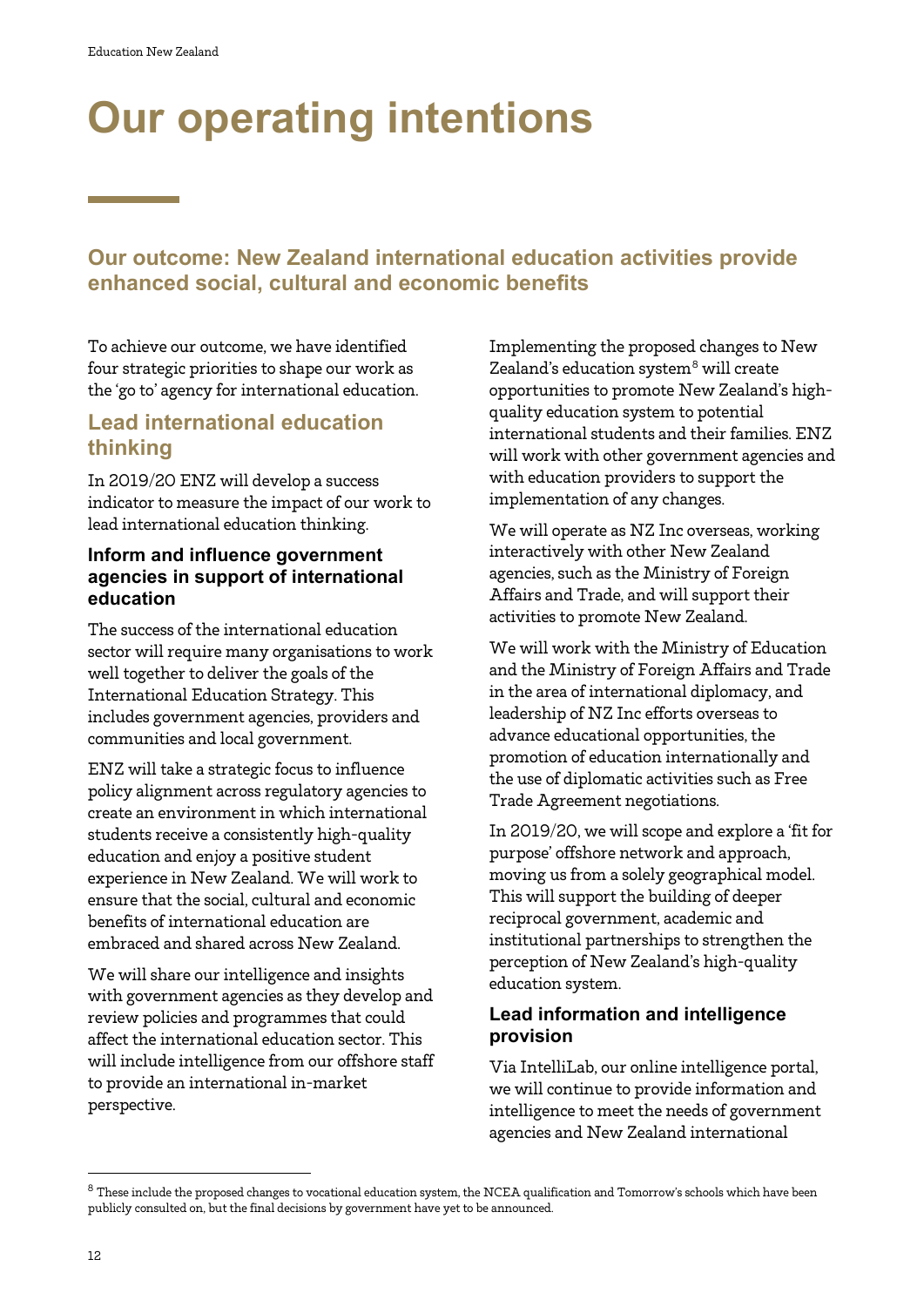education providers, businesses and peak bodies. We will continue to refine existing intelligence and insight products and develop new products so that we lead:

- information and intelligence provision on international education's markets, student experiences and products
- information and intelligence provision on the current state of international education, both in New Zealand and globally
- the future thinking of the international education sector.

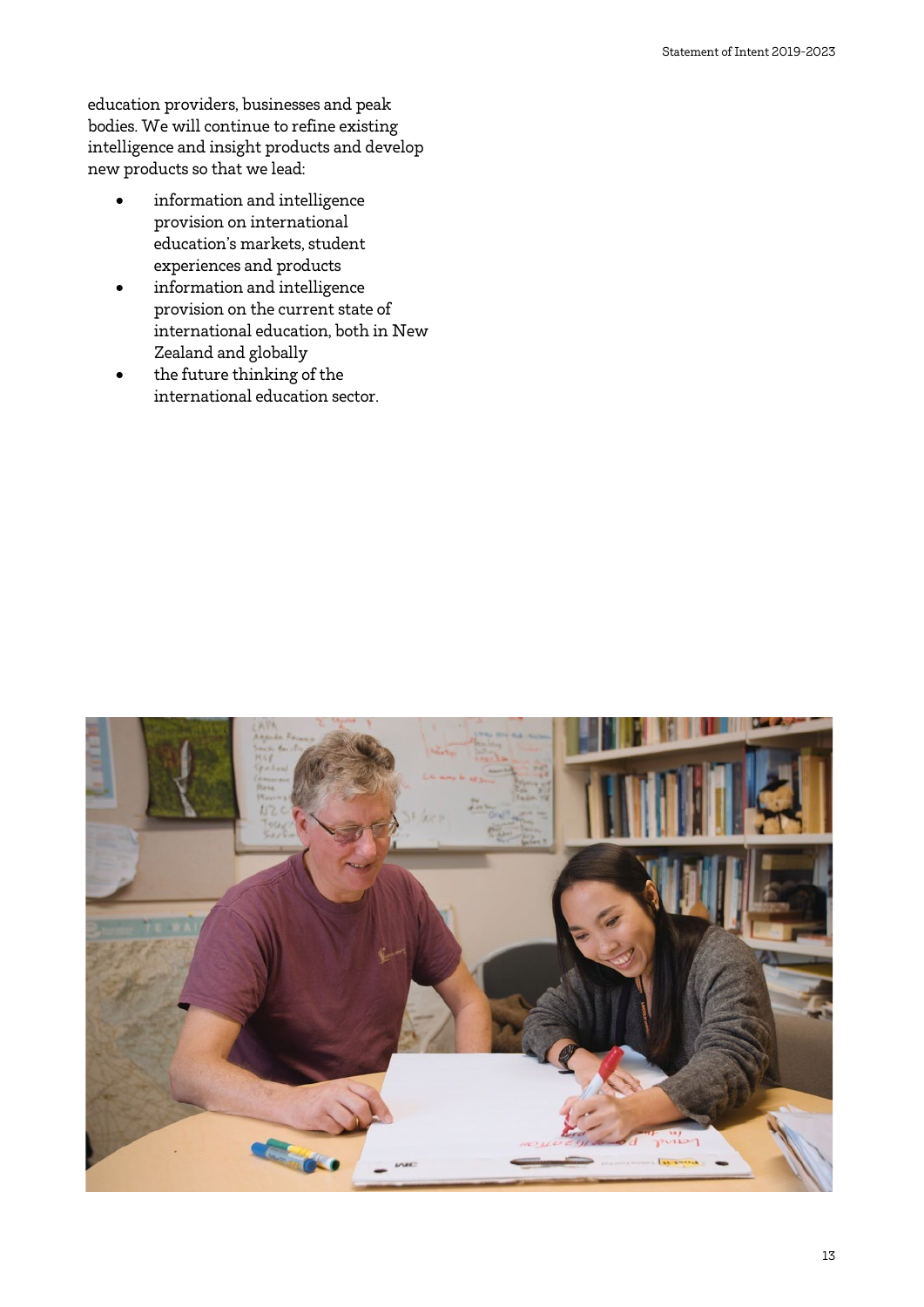# <span id="page-13-0"></span>**Promote an excellent education and student experience**

We will capture the hearts and minds of international students by delivering consistent story-telling around New Zealand's international student education experience. This story-telling will reinforce that New Zealand is an open, welcoming country that provides students with a rich and rewarding experience that prepares them for the future.

#### **Promote New Zealand's distinctive education brand**

In 2019/20 we will roll out a refreshed 'Think New' brand strategy across all of our activity to position New Zealand's high-quality education. Working in partnership with the sector and other industries, we will work to identify and grow specialist education offerings that contribute to a distinctive New Zealand proposition.

We will communicate the high-quality of New Zealand education to high-value potential students and their families with the goal of raising perceptions of the quality of a New Zealand education. Through our promotional activities, we will target highvalue segments of the potential international student population.

In 2019/20, we will rollout year three of our database marketing programme to ensure we deliver a personalised digital experience for prospective students. This includes the MyStudyNZ matching service and ongoing communications, tailored to students' preferences and study interests.

Our database marketing programme will also be used to give us insight into which channels are delivering the strongest engagement and conversion to study in New Zealand. The data insights will be used to inform our channel strategy, continuing our shift from promotions-based activity to strategic, datadriven marketing.

In 2018/19, ENZ launched a Digital Media Centre<sup>9</sup> to provide international and domestic media with access a rich range of material about international education, including stories, messages, statistics, photos, videos and graphics. ENZ will continue to invest resources in the development of the centre – which will also be a channel for New Zealand providers to take their international initiatives to wider audiences.

Education agents will be integrated into our marketing activity. Our agent training platform will provide a portal for ENZ to provide information to agents while ensuring agents deliver our brand story, the unique benefits of a New Zealand education, key messages about our regional strengths, and set clear and realistic expectations for an excellent student experience. The ENZ Recognised Agency programme will support high-quality, top performing agents who work effectively with students coming to New Zealand.

All marketing activity will be integrated with our overall student journey strategy. We will ensure our brand promise is supported through our student experience initiatives. We will work with current and former international students to foster their advocacy for a New Zealand education and recruit them to provide authentic story-telling to others about their New Zealand education experience.

We will encourage education providers to use our brand activities, marketing campaigns and the New Zealand Story as support for their own promotional activity. We provide marketing support to the sector by providing the 'Think New' brand and ENZ's Brand Lab marketing toolkit for use in promotional activities. The toolkit is targeted at New Zealand providers seeking to attract international students to New Zealand or deliver education services overseas.

<span id="page-13-1"></span> $^9$  The Digital Media Centre will also support the strategic priority of "Develop global citizens" as the Centre provides stories to New Zealand media to help tell New Zealanders about the benefits of international education.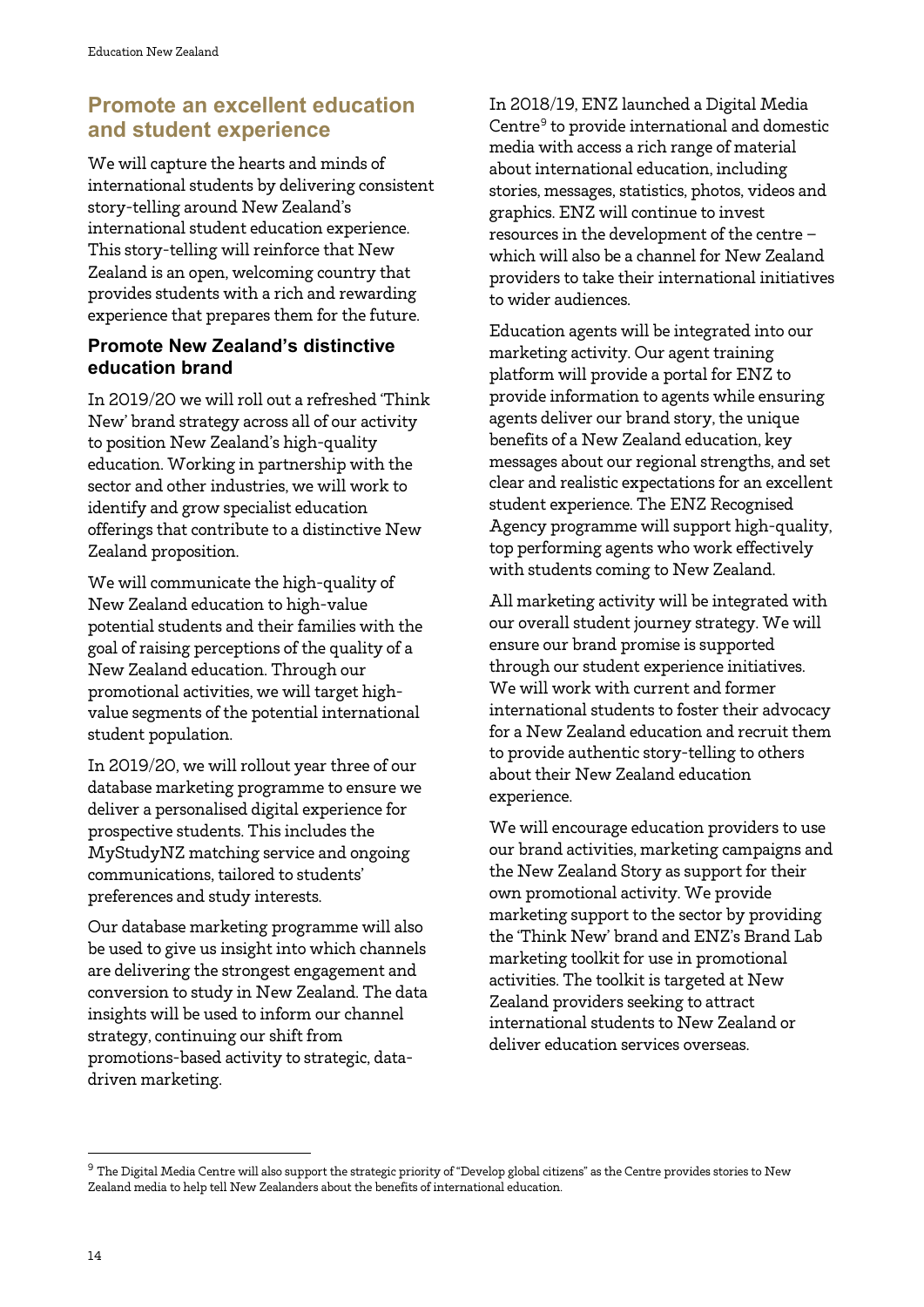#### **Support student experience and wellbeing**

We will deliver integrated promotional activities across a range of channels.<sup>[10](#page-14-0)</sup> The activities will focus on targeted student attraction, combining our global brand messages with country or sector-specific content.

Placing students at the centre of our approach is vital if we are to stay abreast of current and future needs and trends, and ensure New Zealand continues to present an attractive, compelling proposition to internationally mobile learners.

The Ministry of Education develops the pastoral care standards for international students. The New Zealand Qualifications Authority administers the Education (Pastoral Care of International Students) Code of Practice and monitors the performance of education providers who are signatories to the

Code. We take a thought leadership role around research, insights and best practice on the delivery of excellent student experience and wellbeing for international students across New Zealand. ENZ's priority areas have been identified as mental wellbeing, employability and social inclusion and improving information access.

We will continue to work with education providers, student groups, government agencies, local government and community groups to ensure the overall student experience – from recruitment through to advocacy activities after graduation – builds on New Zealand's positive and distinctive brand of education.

NauMai NZ[11](#page-14-1), our student experience digital platform, will provide consistent, relevant and accessible information for international students, via a single trusted source. It will serve as a 'one-stop shop' for content from government agencies, tailored for an



 $^{10}$  The channels include social media, search engine marketing, public relations, in-market events and media and education familiarisation visits to New Zealand.

<span id="page-14-1"></span><span id="page-14-0"></span> $^{\rm 11}$ <https://naumainz.studyinnewzealand.govt.nz/about-naumai-nz>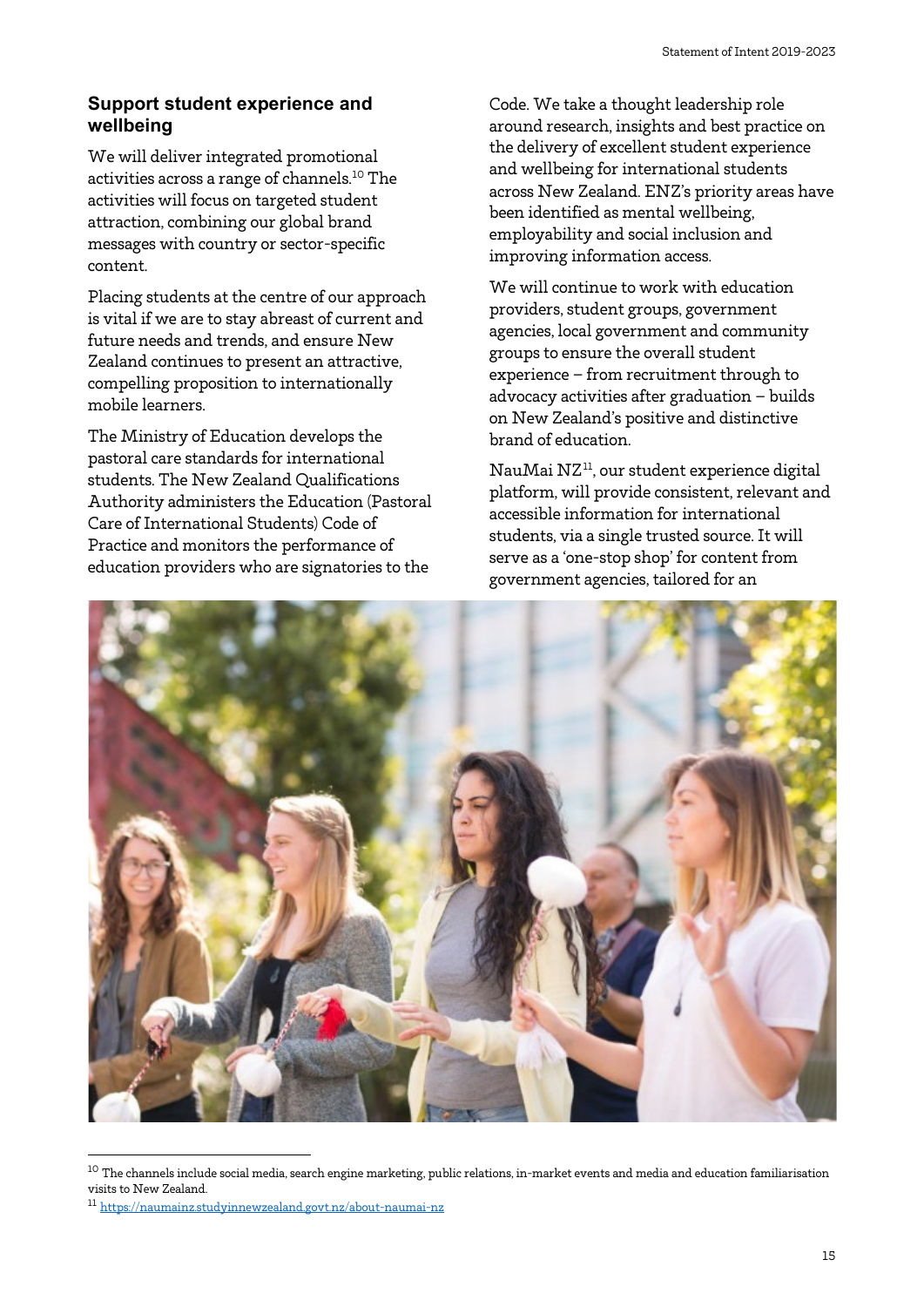international student audience. In 2019/20 the platform will be expanded to cover international students while they are studying and deliver more personalised content, targeted at meeting students' needs. NauMai NZ will then be further enhanced to deliver an end-to-end, seamless and integrated experience that enables social connections and provides a personalised peer-to-peer experience.

NauMai NZ also provides information on New Zealand's culture and lifestyle, including Tikanga Māori to help international students understand and respect Māori customs and

how to interact in Māori culture. We will encourage international students to sign up to NauMai NZ so they can be sent trusted information, help and advice to have an excellent experience while living and studying in New Zealand.

ENZ will ensure that the international student experience and student voice continue to be brought into key decision-making to ensure consistent standards of high-quality education, pastoral care and living experience.

<span id="page-15-0"></span>We will collect feedback from international students to ensure that their expectations are met.

#### **Impact: International students' perceptions of New Zealand's education quality are increased.**

Indicator of success: International student perceptions of education quality.

| Actual 2018            | Target 2019 | Target $202012$ | Target 2021 | Target 2022 |
|------------------------|-------------|-----------------|-------------|-------------|
| $8.0$ out of $10^{15}$ | Increase    | .2 out of IO    | Increase    | increase    |

#### **Impact: International students have a positive experience.**

Indicator of success: The percentage of international students who were satisfied or very satisfied with their overall experience.

| <b>Target 2018/19</b> | <b>Target 2019</b>                      | Target 2020 | Target 2021 | <b>Target 2022</b> | $Target$ 2025 $^{12}$ |
|-----------------------|-----------------------------------------|-------------|-------------|--------------------|-----------------------|
| >85%                  | Establish new<br>baseline <sup>14</sup> | Increase    | Increase    | Increase           | 92-95%                |

<span id="page-15-1"></span><sup>&</sup>lt;sup>12</sup> This target is also reported in the International Education Strategy 2018-2030.

<span id="page-15-2"></span><sup>&</sup>lt;sup>13</sup> Kantar TNS: *Brand Health Monitor*.

<span id="page-15-3"></span> $^{14}$  A new student experience survey will be run in 2019 to establish a new baseline.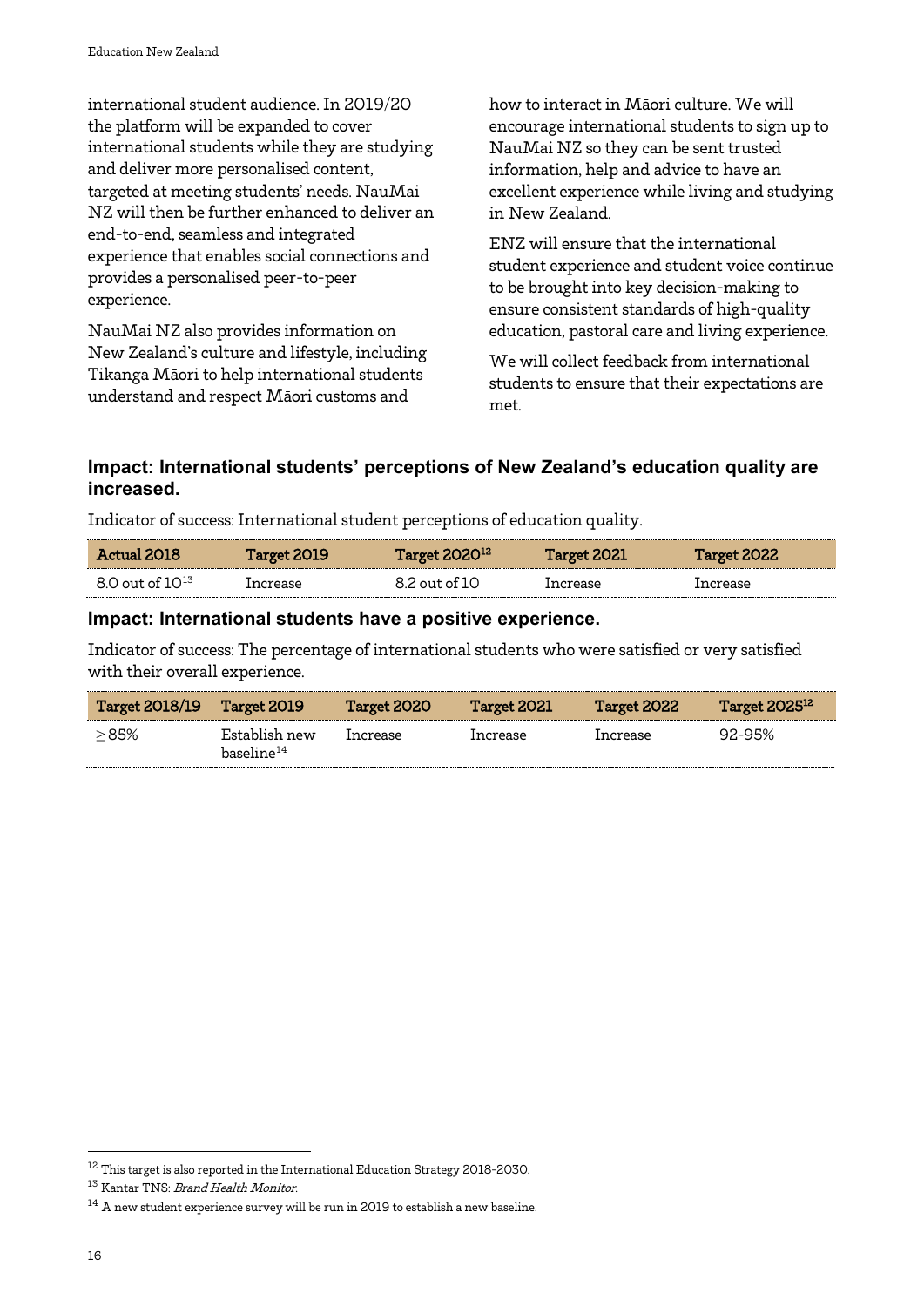# <span id="page-16-0"></span>**Grow sustainable international education**

Sustainable growth in international education is dependent on New Zealand delivering quality education and student wellbeing, connecting with a diversity of markets, producing innovative products and services, and taking account of immigration and labour market considerations.

#### **Drive diversification**

Diversification of markets and products remains a priority. ENZ will continue to develop an evidence-based approach to investment in global promotional activities, whereby the mix of investment between globally focused digital marketing campaigns and in-country market activities is informed by the effectiveness of promotional channels in each market.

ENZ's investment in marketing and promotion will continue to be underpinned by our annual activity planning process. We will regularly review and prioritise markets to ensure we continue to maximise the benefit for New Zealand, and ensure we have the agility to take advantage of emerging opportunities.

New Zealand's regions are well placed to offer rich and diverse experiences and opportunities to international students and we will actively promote their distinctive education offerings. We want to ensure that all of New Zealand accrues the widest possible benefits from international education.

We will work with regional economic development agencies, peak bodies and education providers to sustainably grow the value of the sector to New Zealand's regions. This will include working with education providers to align their international student recruitment activities more closely with national and regional skills needs.

#### **Support sector development**

We will undertake activities to continue to build the international education sector's capability. The activities will evolve to reflect ENZ's value proposition and feedback from the sector.

We will develop a more in-depth understanding of the capacity and capability for international education in New Zealand so that we can identify both the opportunities for, and the barriers to, sustainable growth. We will encourage providers to collaborate with partners so they can benefit from opportunities that exceed the capacity or capability of a single provider. Based on our improved understanding of the sector's capacity, we will work to improve the alignment between the supply of and demand for international education.

We will work with the education sector and with other government agencies, such as New Zealand Trade and Enterprise and the Government-to-Government office, to identify and develop opportunities for education delivery overseas. Most of the overseas activities undertaken by education providers are project based and not necessarily linked to a specific location. We envisage our support will vary from project to project, and may include:

- providing market intelligence
- providing advice on the steps involved in exploring a potential opportunity
- supporting a delegation visit to explore opportunities in a market
- helping a New Zealand provider to undertake due diligence of a proposed deal
- providing support to investigate a potential new market.

We will work with other New Zealand government agencies to promote government to government relationships that support international collaboration and partnerships.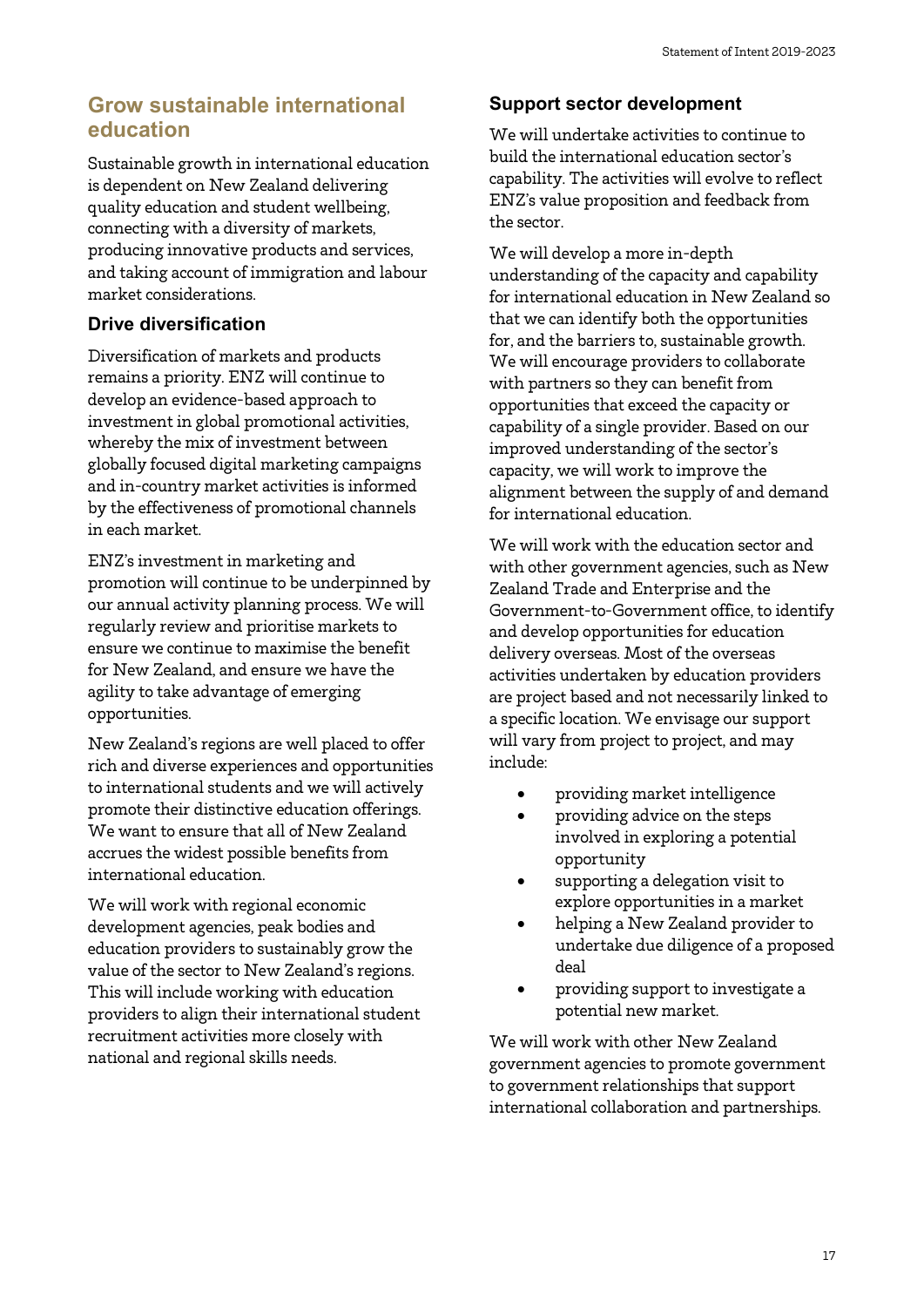#### **Impact: The economic value from international education is increased.**

Indicator of success: The economic value<sup>[15](#page-17-1)</sup> from New Zealand's international education sector.

<span id="page-17-0"></span>

| Actual 2018               | Target 2019   | <b>Target 2020</b>       | <b>Target 2021</b> | Target 2022 | <b>Target 2025<sup>16</sup></b> |
|---------------------------|---------------|--------------------------|--------------------|-------------|---------------------------------|
| $\$5.1\,$ billion $^{17}$ | \$5.1 billion | $\mathrm{Maintain^{18}}$ | Increase           | Increase    | \$6 billion                     |

#### **Impact: The economic value per international student is increased.**

Indicators of success: The economic value per international student.<sup>[19](#page-17-5)</sup>

| Actual 2018 | <b>Target 2019</b> | Target 2020 | Target 2021 | Target 2022 |
|-------------|--------------------|-------------|-------------|-------------|
| \$39.290    | Increase           | increase    | Increase    | Increase    |

#### **Impact: The percentage of international students in the regions[20](#page-17-6) is increased.**

Indicators of success: The percentage of international students enrolled to study outside Auckland.<sup>[21](#page-17-7)</sup>

|             |                    | <b>Target 2020</b> |             |                    |
|-------------|--------------------|--------------------|-------------|--------------------|
| Actual 2017 | <b>Target 2019</b> |                    | Target 2021 | <b>Target 2022</b> |
| 39%         | Increase           | ncrease.           | ncrease.    | ncrease            |

#### **Impact: The percentage of the sector's economic value from the top two markets is decreased.**

Indicators of success: The percentage of the international education sector's economic value coming from New Zealand's top two markets. [22](#page-17-8)

| Actual 2018 | <b>Target 2019</b> | Target 2020 | Target 2021 | Target 2022 | <b>Target 2025<sup>16</sup></b> |
|-------------|--------------------|-------------|-------------|-------------|---------------------------------|
| 49%         | Jecrease           | Jecrease    | Jecrease    | Decrease    | 40%                             |

<span id="page-17-1"></span> $^{15}$  ENZ commissions a full economic value analysis of the international education sector every two years. In alternate years, ENZ reports an estimated sector value based on the most recent economic value analysis and current year student enrolment figures. <sup>16</sup> This target is also reported in the International Education Strategy 2018-2030.

<span id="page-17-3"></span><span id="page-17-2"></span><sup>&</sup>lt;sup>17</sup> m.e. consulting: *Economic valuation of international education in New Zealand 2018* and PWC: The value of New Zealand's education exports 2018.

<span id="page-17-4"></span> $^{18}$  The achievement of this target is subject to some risks which are included in the risk section on page 22.

<span id="page-17-5"></span><sup>&</sup>lt;sup>19</sup> Calculated by dividing the total economic value (from the full economic value analysis) by the number of international student enrolments.

<span id="page-17-6"></span><sup>20</sup> All of New Zealand, excluding Auckland.

<span id="page-17-7"></span> $^{21}$  The International Education Strategy has a target of "an increasing proportion of value coming from the regions by 2030".

<span id="page-17-8"></span> $^\mathrm{22}$  It is intended that the total economic value of the other markets increases.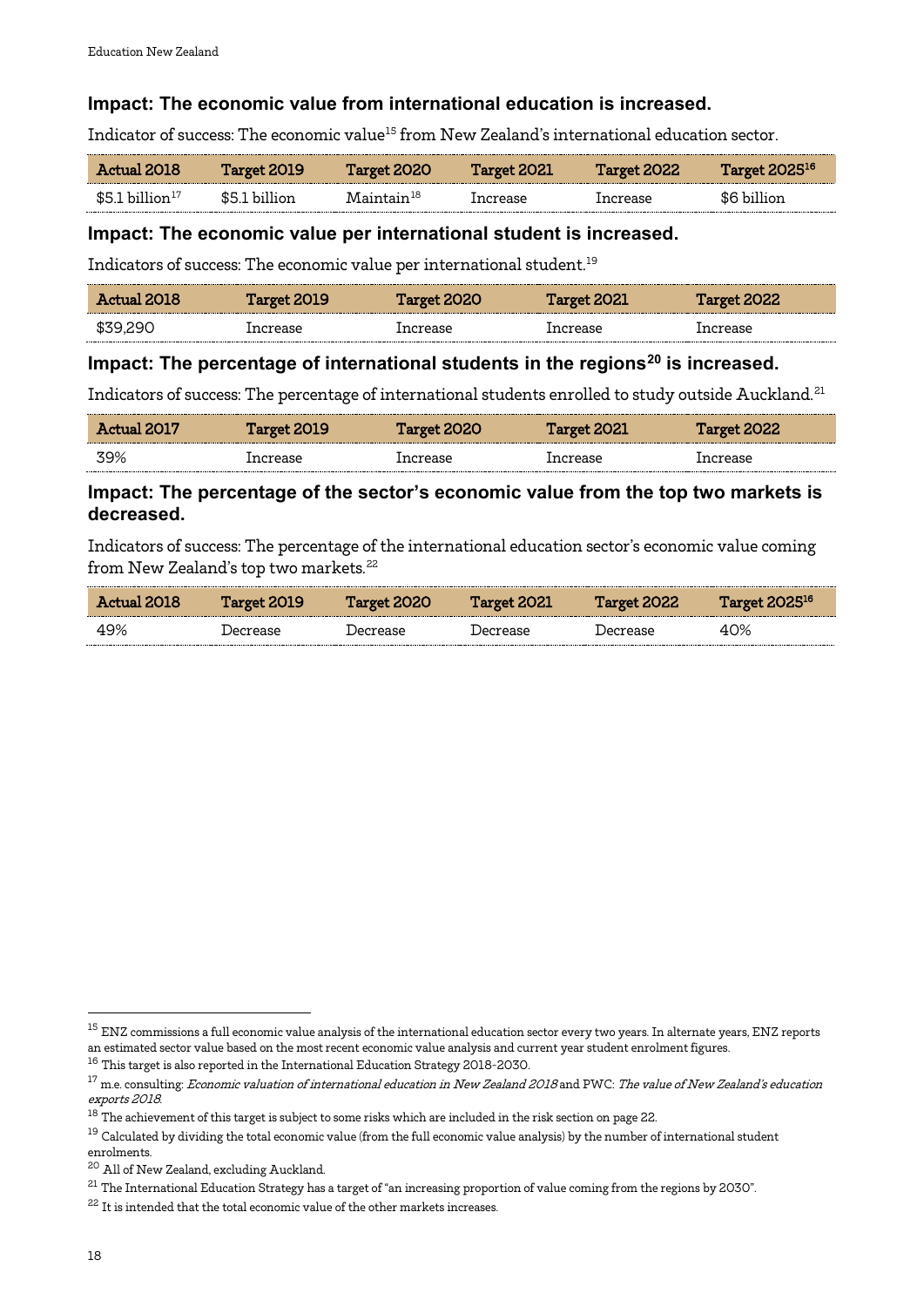## <span id="page-18-0"></span>**Develop global citizens**

The International Education Strategy deliberately opens up new horizons for international education – far beyond selling educational services. Global citizens are those who can study, work and live across cultural and national boundaries. International education brings people together from around the world to share ideas, skills and knowledge, and in doing so creates enduring friendships. Global skills and knowledge can be taught by New Zealand education providers, gained through international students participating in education and society in New Zealand and through students being able to spend time studying overseas.

Having a welcoming environment encourages international students to participate in New Zealand education and society, and gain the skills they need to study, work and live across cultural and national boundaries.

#### **Telling the story**

A thriving and sustainable international education sector needs the support and buy-in of New Zealanders. This will help New Zealand maintain a reputation for being a welcoming place for international students.

We will broaden understanding of the value of international education by New Zealanders and other government agencies, particularly the social, cultural and economic benefits. To do this we will continue to tell the international education story and improve our understanding of New Zealanders' perceptions of international education.

Our Digital Media Centre will showcase the breadth and quality of international education in New Zealand. This will help both telling the story within New Zealand, and in supporting ENZ's in-country and other digital activities to promote New Zealand's education internationally.

#### **Administer scholarship programmes**

ENZ will seek to use scholarships to strategically engage with New Zealand education providers, students, alumni and communities. We will work with the Ministry of Education and Ministry of Foreign Affairs and Trade so that New Zealand's scholarships strategically deliver equity, inclusiveness and international engagement.

We will help New Zealand students build lifelong friendships and networks in Asia and Latin America by administering the Prime Minister's Scholarships for Asia and the Prime Minister's Scholarships for Latin America. These scholarships enable New Zealanders to enhance their skills through study overseas across a wide range of courses and locations.

The presence of skilled New Zealanders studying internationally also helps to establish and maintain links between academic institutions, promote the high-quality of the New Zealand education system and encourages student mobility.

International education is building a global network of New Zealand-educated graduates who are powerful advocates for New Zealand and its values. In the medium to long-term, ENZ will work with other agencies to develop a sophisticated alumni strategy, who can make a big contribution to the way New Zealand interacts with the world.

#### **Impact: New Zealanders value the social and cultural benefits that international education brings.**

Indicators of success: Awareness of the contribution of international education to New Zealand.<sup>[23](#page-18-1)</sup>

| <b>Actual 2017/18</b> | <b>Target 2019/20</b> | <b>Target 2020/21</b> | <b>Target 2021/22</b> | <b>Target 2022/23</b> |
|-----------------------|-----------------------|-----------------------|-----------------------|-----------------------|
| 63%24                 | Increase              | Increase              | ncrease.              | Increase              |

<span id="page-18-1"></span> $^{23}$ ENZ commissions research (including both qualitative and quantitative approaches) to identify New Zealanders' perceptions of international education. The target is focused on an increasing trend over a four-year period.

<span id="page-18-2"></span> $^\mathrm{24}$  Kantar TNS: Understanding New Zealanders perceptions of international education 2018.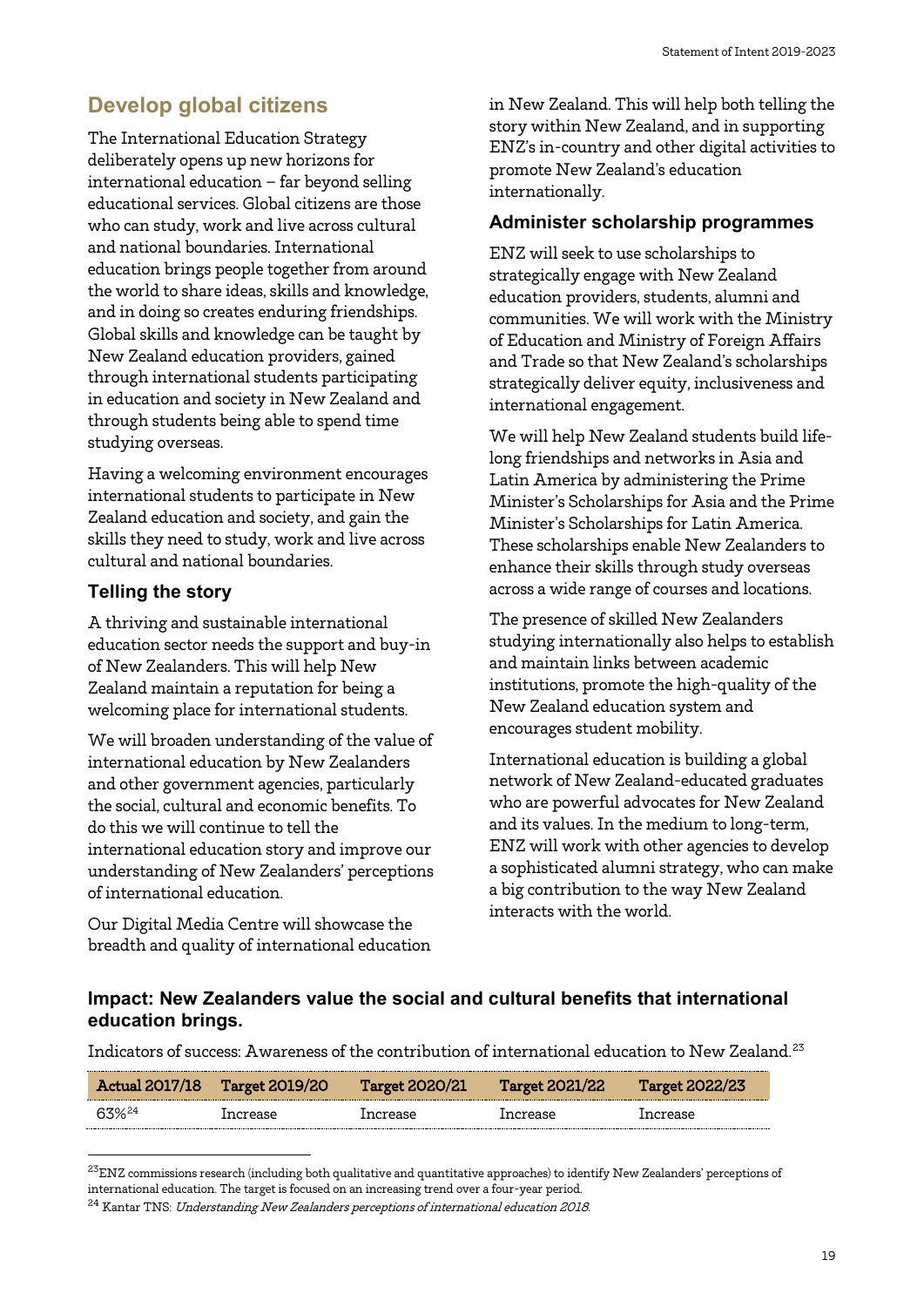# <span id="page-19-0"></span>**Our organisational development**

We prioritise our activities to ensure that we deliver the best return on the Government's funding for ENZ. Our capabilities, systems and processes position us well to make a significant contribution towards the goals of the International Education Strategy 2018- 2030. However, there are risks that could impact on the achievement of these goals, some of which are identified in the risk section of this Statement of Intent.

Our Ngā Mātāpono (principles) are Manaakitanga, Kaitiakitanga, Whakawhanaungatanga and Aroha. Along with our Ways of Working, they create the foundation for ENZ and support the 'Think New' brand we use to promote international education. Our Ways of Working are:

- Think Bold
- Think Open
- Think Team

We will ensure our organisational development activities are well aligned with our long-term strategy and support the efficient and effective delivery of our activities.

We will work within the spirit of the wholeof-government directions for procurement, information and communications technology (ICT) and property to ensure we have efficient and effective back-office services.

#### **Te Rautaki Māori**

In 2019 we will finalise and start implementing Te Rautaki Māori. This strategy has three Ngā Whainga (key objectives):

- 1. Develop and foster the use of te reo me ōna tikanga by all staff
- 2. Work towards identifying a Māori name for ENZ that encompasses our role, vision, Ngā Mātāpono and Ways of Working
- 3. Weave te reo me ōna tikanga Māori into ENZ's purpose, which is to take New Zealand's education experiences to the

world for enduring economic, social and cultural benefits

#### **Our people**

After consultation with staff, ENZ is rolling out some changes to its organisational structure, primarily designed to align ENZ more closely with the goals of the International Education Strategy. The main changes have been made and flow-on appointments will be filled in 2019/20.

We will continue to have a global team with the flexibility and agility to ensure ENZ is fit for purpose. Our scoping and exploring a 'fit for purpose' international operating model in 2019/20 will assist us to ensure that we have people with the appropriate capabilities in the right locations to achieve ENZ's strategic priorities.

Our organisational performance measures will continue to be reflected in individual performance agreements.

Our People Strategy will focus on:

- Planning and resourcing
- Employee engagement and performance improvement
- Developing our people
- Recognising and rewarding our people
- Building the safety and wellbeing of our people

#### **Good employer matters**

We recognise the need for a diverse workforce to effectively deliver services to our stakeholders. We provide equal employment opportunities to make the most of the talents of all of our people, including through our Rautaki Māori, built on the foundations of Te Tiriti o Waitangi.

Our status as a good employer will be assessed against the elements and criteria set out by the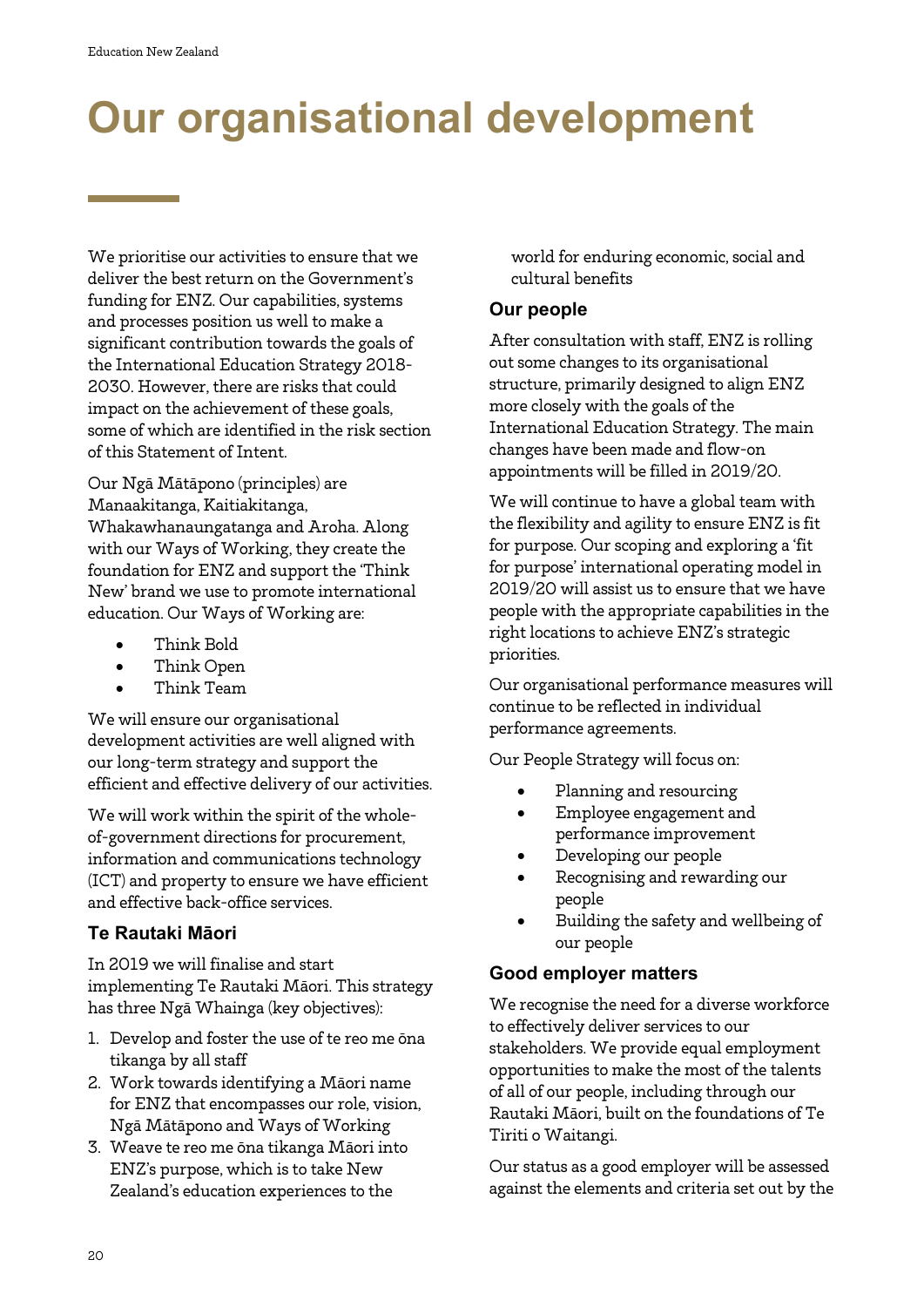Human Rights Commission. Over the next four years we will continue to ensure that all elements are in place and working well through our People Strategy.

We will continue to run an employee engagement survey. Based on its results, we will develop and implement solutions for identified areas of improvement.

| <b>Success</b>         | Target                    | Target    |
|------------------------|---------------------------|-----------|
| indicator              | 2018/19                   | 2019-2023 |
| Employee<br>engagement | Establish<br>new baseline | Increase  |

### **Our technology**

Our global organisation is a globally connected and communicating organisation. We use cloud-based technology to deliver tools such as email, video conferencing, intranet and our document management and customer relationship management systems. This has seen a significant improvement in data and personal interaction across the organisation.

During 2019/20 we will continue to focus on improving our student and sector facing digital platforms across a range of services including student experience and wellbeing and capturing students' journeys to graduation and into post-study.

#### **Our expertise**

We are increasingly using data and evidence, including insights from our global marketing activities, to review and refine our business activities, and to inform our decisions about future investment. We seek to allocate our resources to achieve the maximum impact for a given level of risk. We are focused on strategic financial management and achieving value for money.

We have processes in place to plan and monitor our business activities. This will enable us to achieve the maximum economic, social and cultural benefits for New Zealand for the investment we make.

#### **Our systems and processes**

#### *Capital and asset management intentions*

ENZ incurs minor capital expenditure for the lifecycle replacement of furniture, office equipment and computer hardware. We have one motor vehicle that we own in Beijing, China and is fully depreciated and one that we lease in Singapore. ENZ is currently refreshing its brand digital assets which will be launched to the sector in 2019/20.

The table below summarises the forecast value of our capital assets at 30 June 2019 and our forecasted capital expenditure to 2022/23.

| \$000                                      | <b>Forecast net</b><br>book value at<br>30 June 2019 | Comment                                                                                                                   | Forecast<br>2019/20 | Forecast<br>2020/21 2021/22 | Forecast | Forecast<br>2022/23 |
|--------------------------------------------|------------------------------------------------------|---------------------------------------------------------------------------------------------------------------------------|---------------------|-----------------------------|----------|---------------------|
| Furniture and<br>office equipment          | 13                                                   | Lifecycle replacement only                                                                                                | - 20                | 20                          | 20       | 20                  |
| Computer<br>hardware                       | 152                                                  | Lifecycle replacement of<br>hardware only and a<br>continued move to the cloud<br>and 'as a service' model                | 100                 | 100                         | 100      | 100                 |
| Motor vehicles                             |                                                      | No replacement plans                                                                                                      |                     |                             |          |                     |
| Leasehold<br>improvements<br>and make-good | 43                                                   | Lambton Quay office fit-out<br>completed in 2015                                                                          | $20^{\circ}$        | 20                          | 20       | 20                  |
| Intangible assets                          | -81                                                  | Brand digital assets;<br>refreshed visual identity,<br>videos, photography, other<br>creative assets and<br>documentation | 550                 |                             |          |                     |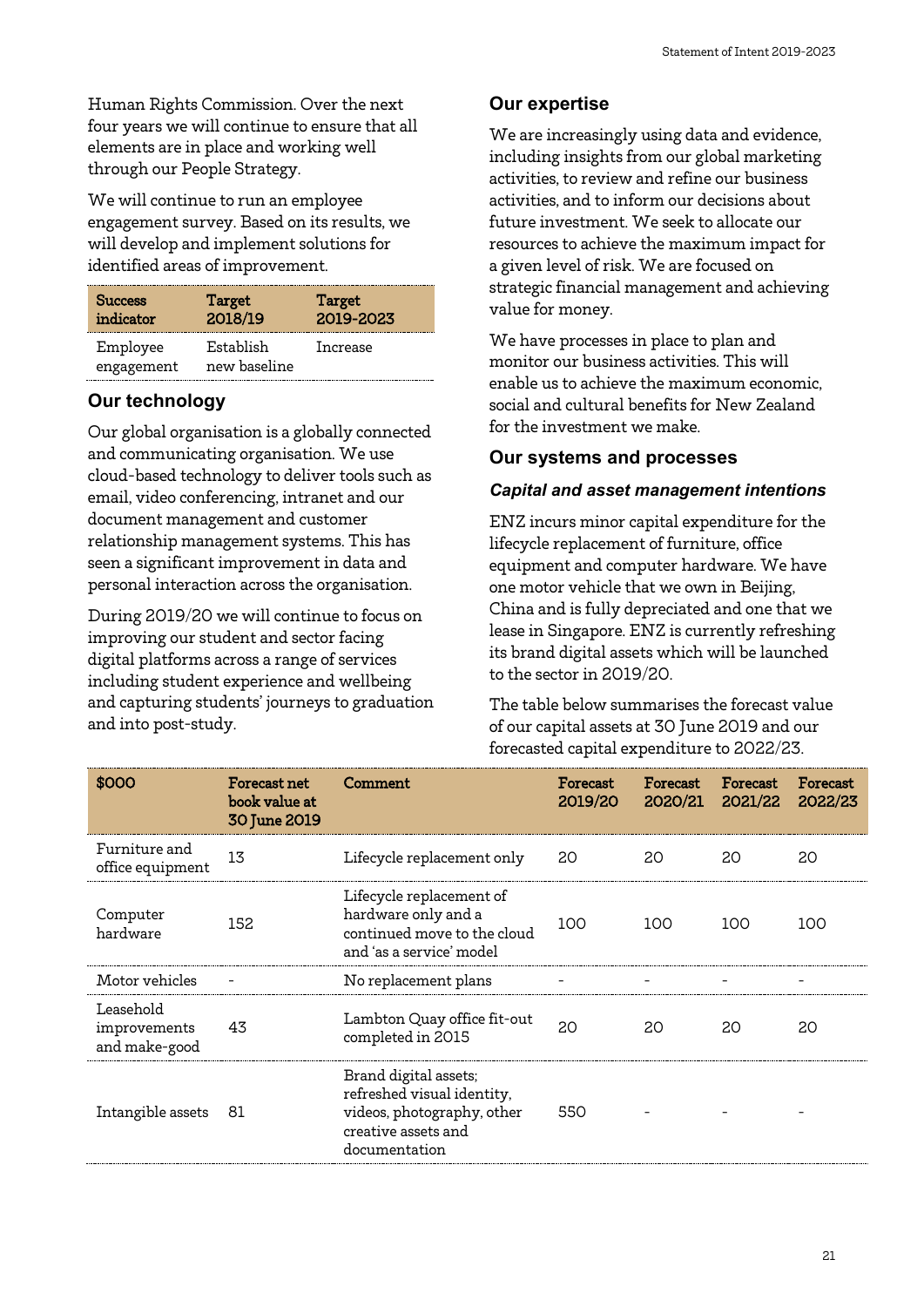#### *Risk management strategy*

There are risks facing ENZ and the international education sector that, if not proactively managed, could affect the success of the sector and the wider benefits to New Zealand from international education.

ENZ has a risk management and reporting framework that provides a consistent way to identify and assess the most important risks. We will:

- monitor the risks regularly through the Senior Leadership Team, Audit and Risk Committee and the ENZ Board
- revise, where necessary, the consequence and likelihood levels for any risk
- report any significant risks, and appropriate strategies to address them, to our Minister and our monitoring agencies as they arise.

| <b>Risk</b>                                                                                                                       |                        | <b>ENZ's mitigation strategies</b>                                                                                                                                                                                                                                                                                                                                                                          |
|-----------------------------------------------------------------------------------------------------------------------------------|------------------------|-------------------------------------------------------------------------------------------------------------------------------------------------------------------------------------------------------------------------------------------------------------------------------------------------------------------------------------------------------------------------------------------------------------|
| Potential negative impact<br>of the Christchurch<br>terrorist attack in March<br>2019.                                            | $\bullet$              | Focus on strategic messaging that emphasises the themes of<br>manaakitanga and global citizenship.<br>Use NauMai NZ to focus on the student experience and wellbeing,<br>starting from when a potential international student first thinks<br>about studying overseas.<br>Promote the quality of a New Zealand education in preparing<br>students for the future.                                           |
| Reduced student visa<br>processing timeliness in<br>2019.                                                                         | $\bullet$              | Work to address the potential long-term impact of New Zealand<br>being seen as less attractive compared to its competitors by focusing<br>on the quality of the New Zealand education.<br>Work with ENZRA agents to maintain their support for New<br>Zealand as a study destination.<br>Improve our understanding of Immigration New Zealand's risk<br>profiling to better align our marketing strategies. |
| Changes to external<br>factors that reduce the<br>attractiveness of New<br>Zealand's international<br>education sector.           | $\bullet$<br>$\bullet$ | Promote New Zealand as a world-class and high-quality destination.<br>Continue market diversification of New Zealand's international<br>student attraction markets.<br>Monitor competitor countries' policies, practices and targets for<br>international education.                                                                                                                                        |
| Changes to the way<br>education is delivered<br>internationally.                                                                  | $\bullet$              | Work with the sector and Ministry of Education to identify emerging<br>changes to the way education is delivered.<br>Build sector capability to respond to change.<br>Use existing digital assets and develop new digital assets to showcase<br>New Zealand's overseas education and training offerings.                                                                                                    |
| Government policy<br>settings that reduce New<br>Zealand's attractiveness to<br>potential high-quality<br>international students. | $\bullet$<br>$\bullet$ | Position the 'Think New' brand to create compelling reasons to study<br>in New Zealand and promote New Zealand as a world-class and high-<br>value destination.<br>Influence policy settings and ensure other government agencies.<br>understand the potential implications of policy settings.                                                                                                             |
| Negative perceptions of<br>international education.                                                                               | $\bullet$<br>$\bullet$ | Tell the international education story in New Zealand.<br>ENZ's student experience approach.<br>Build greater awareness of the benefits of global citizenship.                                                                                                                                                                                                                                              |
| Lack of trust in ENZ by<br>the international<br>education sector or other<br>government agencies.                                 | $\bullet$              | Maintain a clear understanding of the sector's needs.<br>Ensure the sector understands ENZ's role and long-term strategy.<br>Monitor the quality of the products and services we deliver to the<br>sector, and whether they meet the sector's needs.                                                                                                                                                        |

We have identified ENZ's broad risks and mitigation strategies.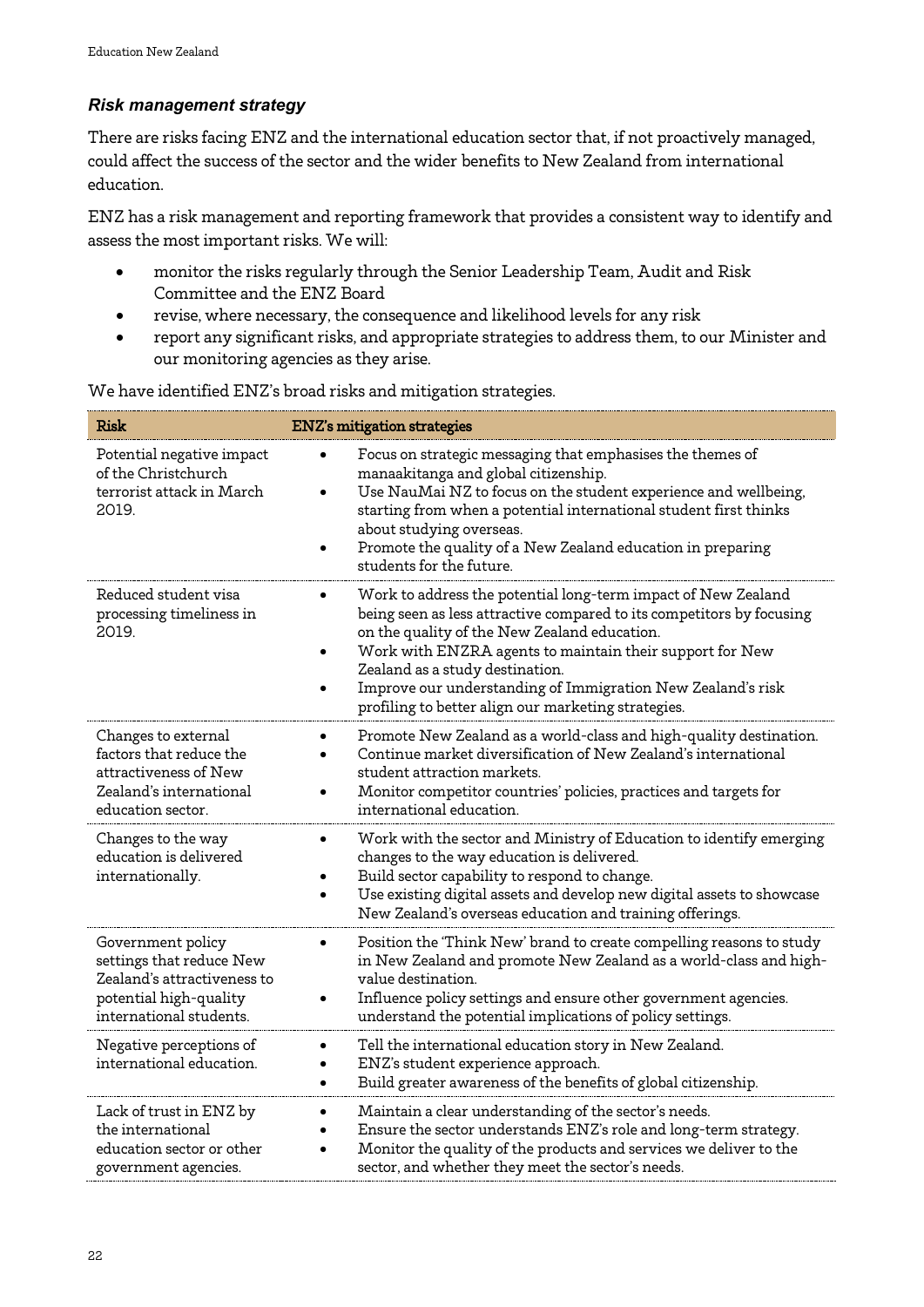# <span id="page-22-0"></span>**Appendix One: Our statutory functions**

ENZ's functions are specified in section 270 of the Education Act 1989. Our statutory functions are to:

- deliver strategies, programmes and activities for promoting, together with providers and other government agencies, New Zealand education overseas
- promote New Zealand as an educational destination for international students
- promote the provision of New Zealand education and training services overseas
- manage, in collaboration with other government agencies, activities undertaken by representatives appointed to act on behalf of the New Zealand Government in relation to international education
- carry out research on international education markets and marketing strategies
- administer any international programmes or activities that are consistent with the Government's policy on international education
- provide information, advice, and assistance to providers on strategies to promote industry coordination and professional development
- provide information to international students about living and studying in New Zealand
- work with other agencies to ensure that international students are adequately supported while living and studying in New Zealand
- foster collaborative networks with former international students.

# <span id="page-22-1"></span>**Appendix Two: Glossary and abbreviations**

| ENZRA            | Education New Zealand Recognised Agency                                                                                                             |
|------------------|-----------------------------------------------------------------------------------------------------------------------------------------------------|
| NZ Inc           | The collaboration of New Zealand government agencies, particularly when operating<br>overseas                                                       |
| Student mobility | Student mobility refers to students moving from their home country to another<br>country (or countries) to study                                    |
| <b>TEOs</b>      | Tertiary education organisations which are made up of universities, institutes of<br>technology and polytechnic and private training establishments |